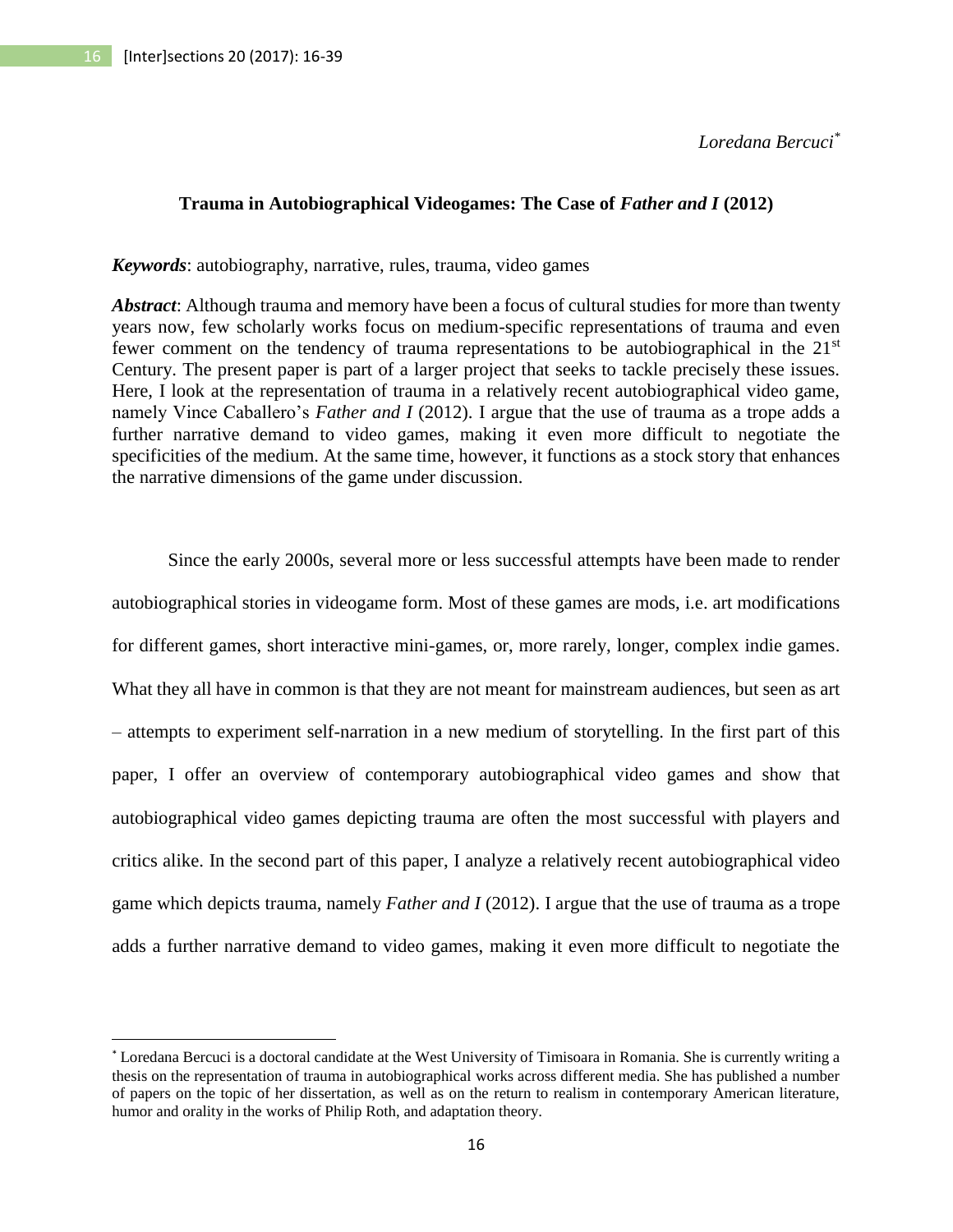specificities of the medium. At the same time, however, it functions as a stock story that enhances the narrative dimensions of the game under discussion.

### **Stories in Video Games from the Arcade to the Autobiographical Video Game**

Perhaps the most debated issue within Games Studies has historically been whether the study of video games should be guided by theories and methods unique to the digital, or whether theoretical models developed to explain other cultural forms such as narrative, theater, and film can be applied to them instead. Especially during the 1990s, when the field was first established, the discussions centered on whether video games could or should be expected to tell stories. Directly related to this was the question of whether they could be considered fiction. These two issues fed directly into the debate about the cultural value of video games and gamer culture, a debate that was reminiscent of the moments when film and comics first entered academia.

The first time the issue of narrative was raised was to point out the differences between video games and other media. This has become known among experts as the Ludology vs. Narratology debate. Ludology is a term introduced by Gonzalo Frasca to refer to the idea that "games cannot be understood through theories derived from narrative" (Frasca). Aarseth went so far as to call using the methodologies developed for narrative media "academic colonialism" (48- 49). One of the most influential studies that takes its cue from this idea is Jesper Juul's *Half-Real*, which argues that video games must be defined by something other than narrative because they contain incoherencies that cannot be narratively motivated. He explains this by referring to the defining characteristic of video games: that of having rules (Juul 123-124). The most notable of these rules, which is true for all video games, is the possibility of winning.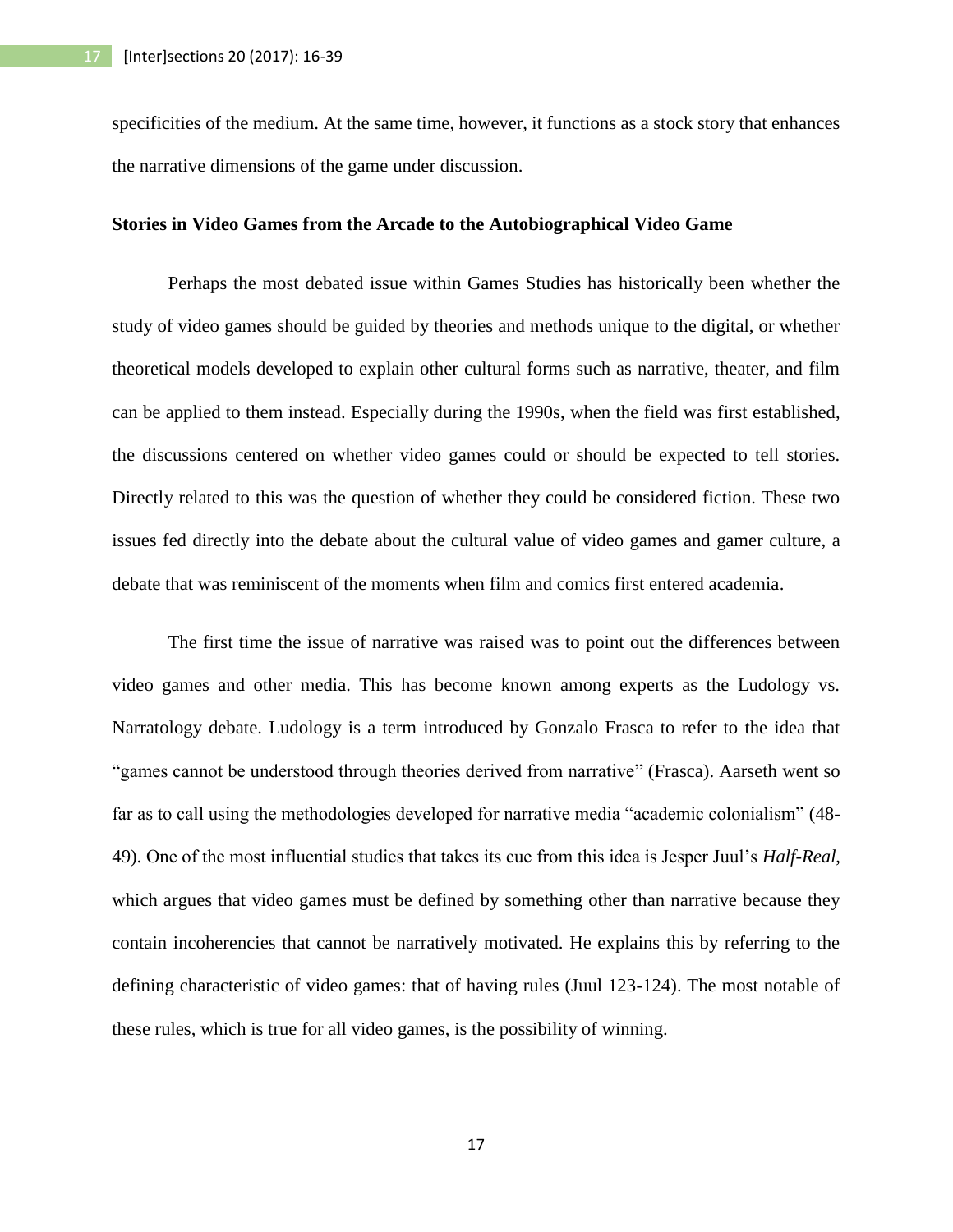While it is of course true that games have rules in the way in which other narrative media do not, nothing stops game designers from using rules to create narrative meaning. Mark J.P. Wolf makes useful distinction concerning this, i.e. that between the diegetic and the extradiegetic world of video games. For him, the diegetic world is made up of all that is interactive in a game, while the extradiegetic world is composed of two elements. First, the extradiegetic world is defined as it is in film theory as including all elements of which the characters are not aware (lighting, sound, text, voice-over narration). In this case, it includes cutscenes. Secondly, it includes the player's knowledge of the storyworld before even starting the game. This includes any storyworlds that are adapted from other media as well as genre conventions that help the player imagine a narrative world with few prompts (100-103). It results from this that much of the narrative in video games is the work of the player, whether we talk about the player's literal involvement with the game or the work of imagination that goes into constructing a narrative from paratext and knowledge and schemata the player had before starting the game.

A similar idea is reiterated by Mary Laure Ryan when she claims that the narrative world is not just what we see on screen but is a result of the player's participation in imagining that world,

But I would like to draw a distinction between "world" as a set of rules and tokens, and "world" as imaginary space, furnished with individuated objects. The pieces of a chess game may be labeled king, queen, bishop, or knight, but chess players do not relate to them as fictional persons, nor do they imagine a royal court, a castle, an army, and a war between rival kingdoms. (307)

While cognitive narratology's main claim is quite similar to this, as it points to the work readers of literary texts do in constructing a narrative, it seems to me that games rely on this quite a lot

18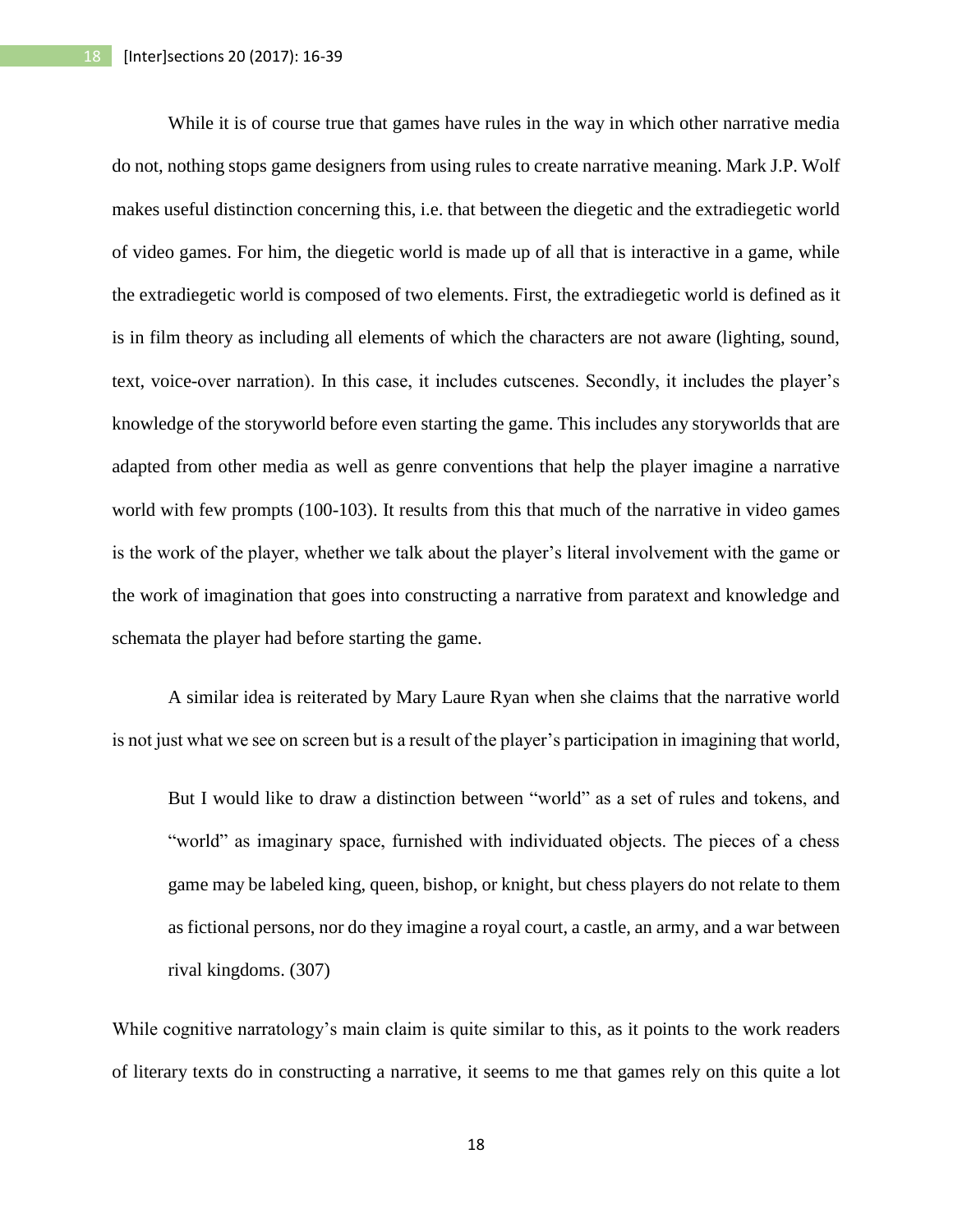more than textual narratives. In the case of games, players intervene both by interacting with the narrative and by the act of reading it.

Early video games like *Pong* (1972) were virtual versions of physical games or sports, which focus more on mastering rules and skills. However, other early video games, such as *Spacewar!* (1962)*,* even if they did not tell a story in the traditional sense, borrowed storyworlds from pulp genres which carried with them certain conventions that would allow players to read a story into these games. Furthermore, it became obvious, with the advent of *Night Driver* (1976) and the first person point of view, that video games had a certain focalization. *Pac-Man* (1980) and *Super Mario* (1985) showed that characters were possible and played an important role for players in games. As technology advanced, games like *King's Quest* (1984) allowed the player to move and manipulate space in games, thus introducing temporality. Finally, what text-based games like *Adventure* (1980) or *Zork* (1977) showed was that at least some players craved stories in video games even though at the time technology did not allow it in any other form. A departure from text when it came to storytelling, I would argue, only became possible once the point-and-click interface was created.

Technological advances in the 1990s, namely developments in graphic hardware, the introduction of CD-ROMs, and the advent of the computer network, especially of the Internet, resulted in a video-game boom. During this decade, games became three dimensional and relied more and more on the first-person perspective. Multiplayer first-person shooters like *Delta Force* (1977) became very popular, as did a hybrid genre of action-adventure game typified by such games as *Tomb Raider* (1996), *Half Life* (1998), or *Unreal* (1998). *Tomb Raider* is especially noteworthy because of its iconic character, Lara Croft, an archeologist on a mission to retrieve missing artefacts. Lara was endowed with a well-defined personality that became the epitome of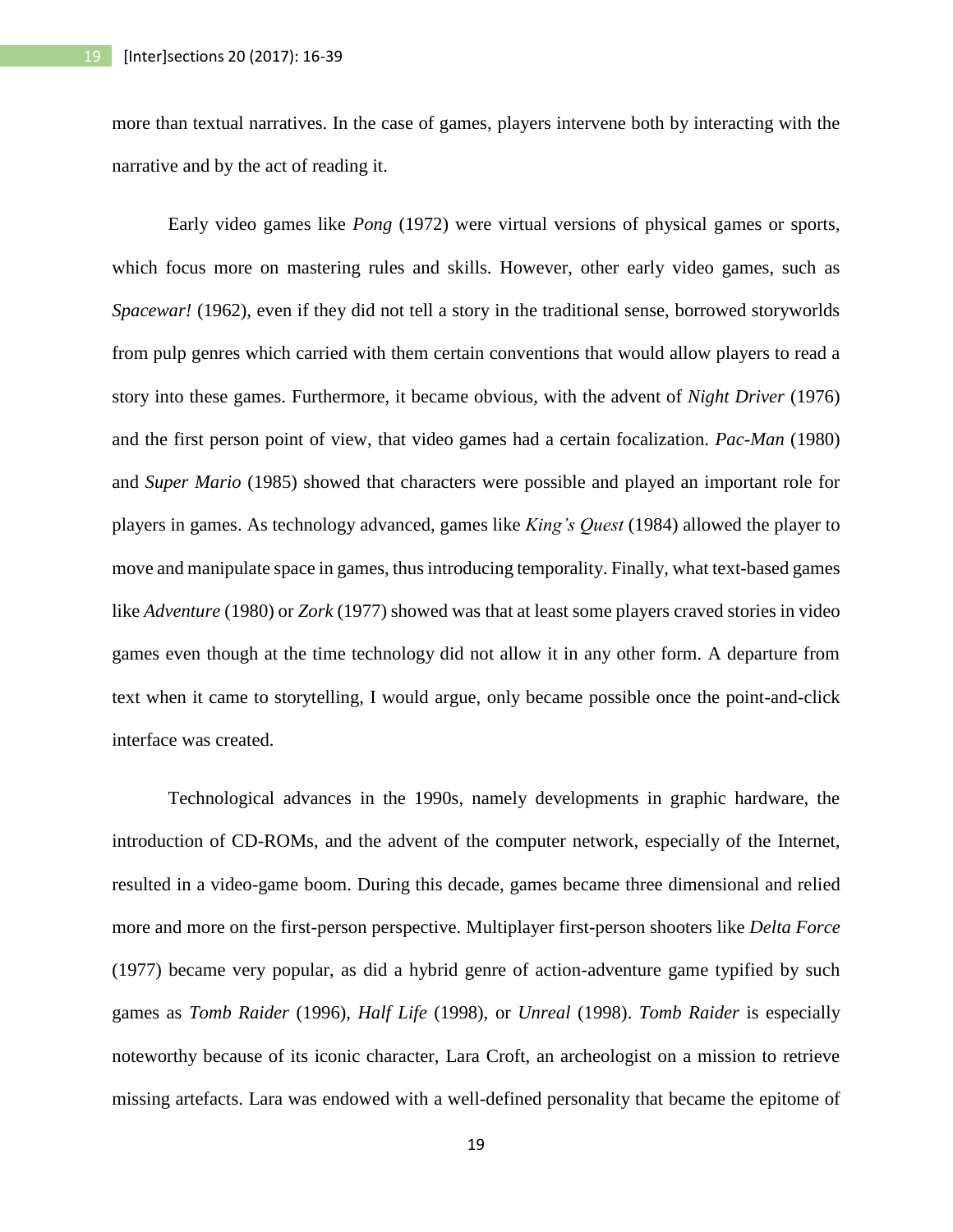cool and a symbol for the girl-power movement during that period, spawning numerous remediations. As the decade progressed, games increased in narrative complexity with games like *Myst* (1994), *Fallout* (1997), *Baldur's Gate* (1998), or *Planscape: Torment* (1999). Especially the latter offered a complex narrative known for its philosophical musings that were atypical for video games at that time.

Because the new network technology permitted it, real-time strategy games were developed. Games such as *Dune II* (1992) or *WarCraft* (1994) required the management of resource while at the same time combatting an enemy. These are RPGs that can be traced back to the old multi-player text-based MUDs and that eventually developed into massive multiplayer online playing games, one the first popular ones being *Ultima Online* (1997), while the all-time most notorious one is *World of Warcraft* (2004). Unlike in other RPGs, players create their own characters in these games, and the story unfolds in their interaction with other players. The world of these games is open-ended and continues to evolve while the players are offline.

Depending on how much they focused on rules rather than narrative, Henry Jenkins pointed to the existence of four categories of video game narratives: evoked narratives, enacted narratives, embedded narratives, and emergent narratives. Evoked narratives are those in which video games reproduce a world that is familiar because it is borrowed from another work. In enacted narratives, "the story itself may be structured around the character's movement through space and the features of the environment may retard or accelerate that plot trajectory" (Jenkins). Embedded narratives are those in which "the game space becomes a memory palace whose contents must be deciphered as the player tries to reconstruct the plot" (Jenkins). A prime example of this would be any number of detective games. Emergent narratives are those in which "game spaces are designed to be rich with narrative potential, enabling the story-constructing activity of players" (Jenkins). To this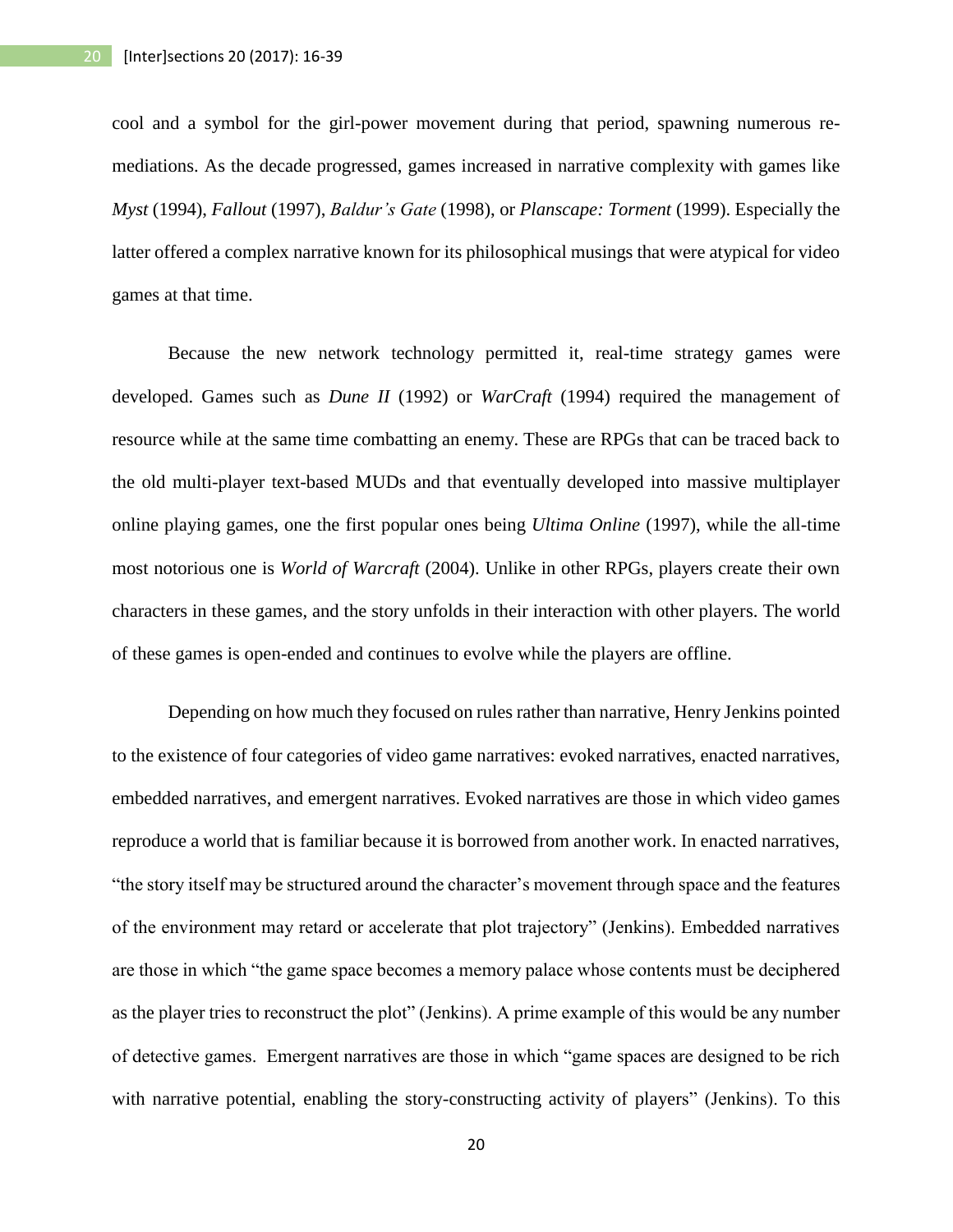category belong simulation games, such as *Sims*, social networking games, such as *Second Life*, strategy games like the *Civilization* series, and MMOPRGs such as *War of Warcraft*.

During the past two decades, hundreds of video games (many of them sequels and remakes) were released, ever more technically ambitious and expensive, so that the game industry is comparable with the film industry at this point. At the same time, easy access to knowledge about game design and accessible hardware have led to an upsurge of experimental indie games made by individuals or independent production companies. It is within this part of the industry that autobiographical games appeared in the form of mods or full games. In what follows, I will offer a tentative overview of the types of autobiographical games that exist to this date.

There are two notable autobiographical video games that were created as mods, i.e. modifications of a previous game. One of them was created by Mary Flanagan as an art modification of the game *Unreal Tournament* (2003) and is called *[domestic]*. In *[domestic]*, the player experiences the space of the author's childhood memory of returning from church and finding her house on fire, with her father trapped inside. As the fire envelops the represented space, the player is meant to defeat it with the use of so-called 'coping mechanisms.' Flanagan uses two methods to invoke her memory of that moment: text and childhood photographs. The text sometimes takes the form of poetic narratives of the event: "Through the fields on the path The house looks changed Smoke coming out of the windows Where is dad?" (*[domestic]*). At other times, words stand in for objects in the spaces represented. The player in the game is positioned in the first-person perspective in which she does not see any avatar on screen but can simply direct the gaze of the 'camera.'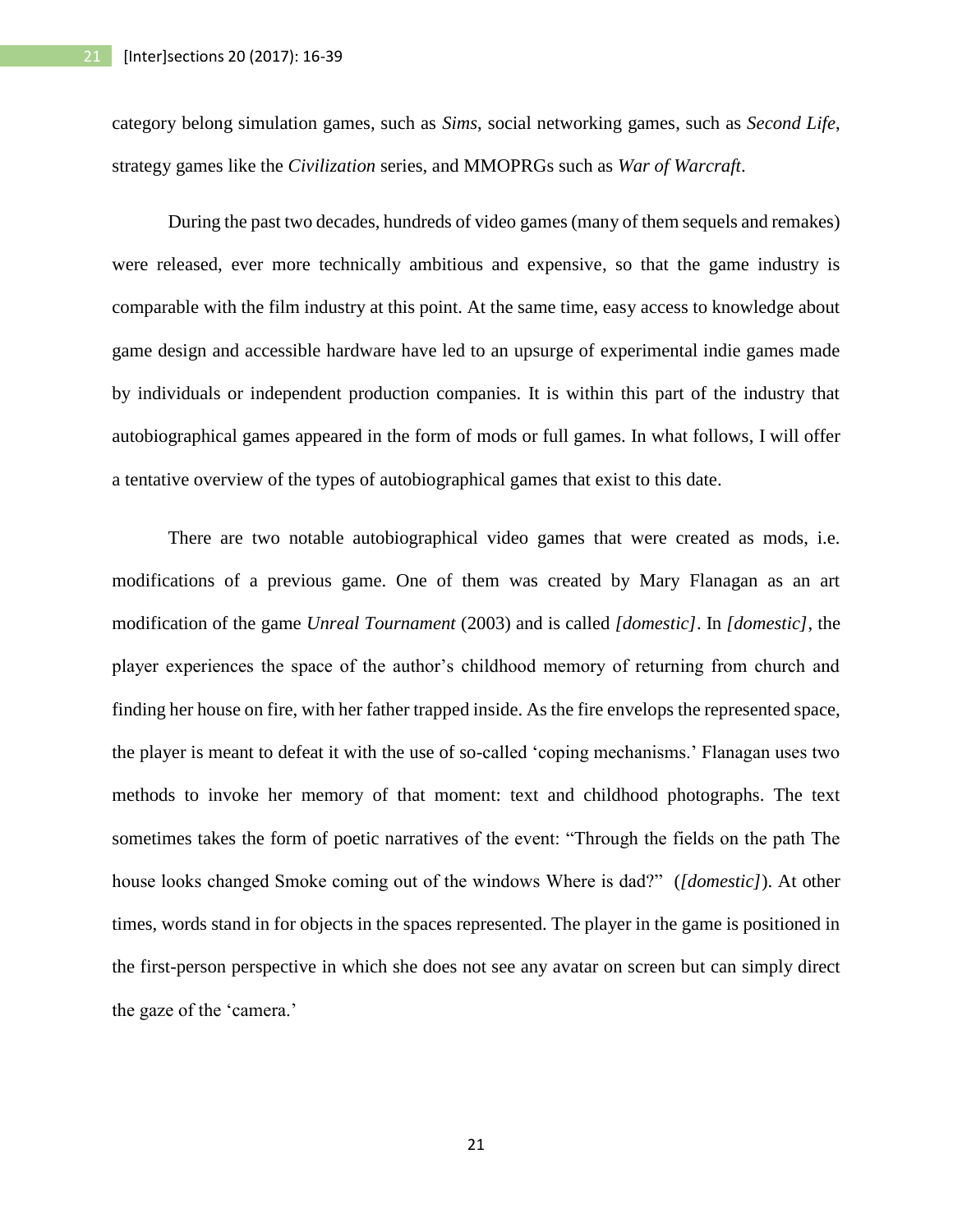The second notable mod of a traditional video game used to render autobiography is JP LeBreton's mod of *Doom II,* called *Autobiographical Architecture* (2016). Scenes from the *Doom* series blend and feed into environments and moments from LeBreton's life, the life of a level designer. According to the author, the game is meant to be a tribute to the game which accompanied him through the most important moments of his life. It uses the same perspective as Flanegan's game, with the difference that the tableau's from LeBreton's life, such as him riding a bicycle or walking the halls of his highschool, alternate with regular shooter gameplay. As opposed to the situation in *[domestic]*, not much text is included in *Autobiographical Architecture.* 

The second notable category of autobiographical games are autobiographical mini games. They are short and relatively uncomplicated in terms of their rules of gameplay, as well as graphics. This endows them with a level of abstraction uncommon in video games. Moreover, they are always accompanied by extensive paratexts explaining how the particular set of rules that constitutes the game relates to the author's life. The most notable of these games are those of Jason Rohrer from 2007 and 2008, *Passage* and *Gravitation*, respectively, whichhave garnered extensive critical attention since their release and are often quoted in debates on the status of video games as art. As such, they are often exhibited in art museums across the United States, and, in 2012, they became part of the permanent collection of the Museum of Modern Art in New York.

Rohrer's most influential game, *Passage*, is two megabytes and lasts only five minutes. It is two-dimensional and the action is displayed in a thin horizontal window. The player controls the protagonist and can move left and right. The game world can be glimpsed through a small window as the male avatar surmounts various obstacles to gain points. A second character soon appears in the game – a woman, whom the male avatar can choose to marry or not. If the marriage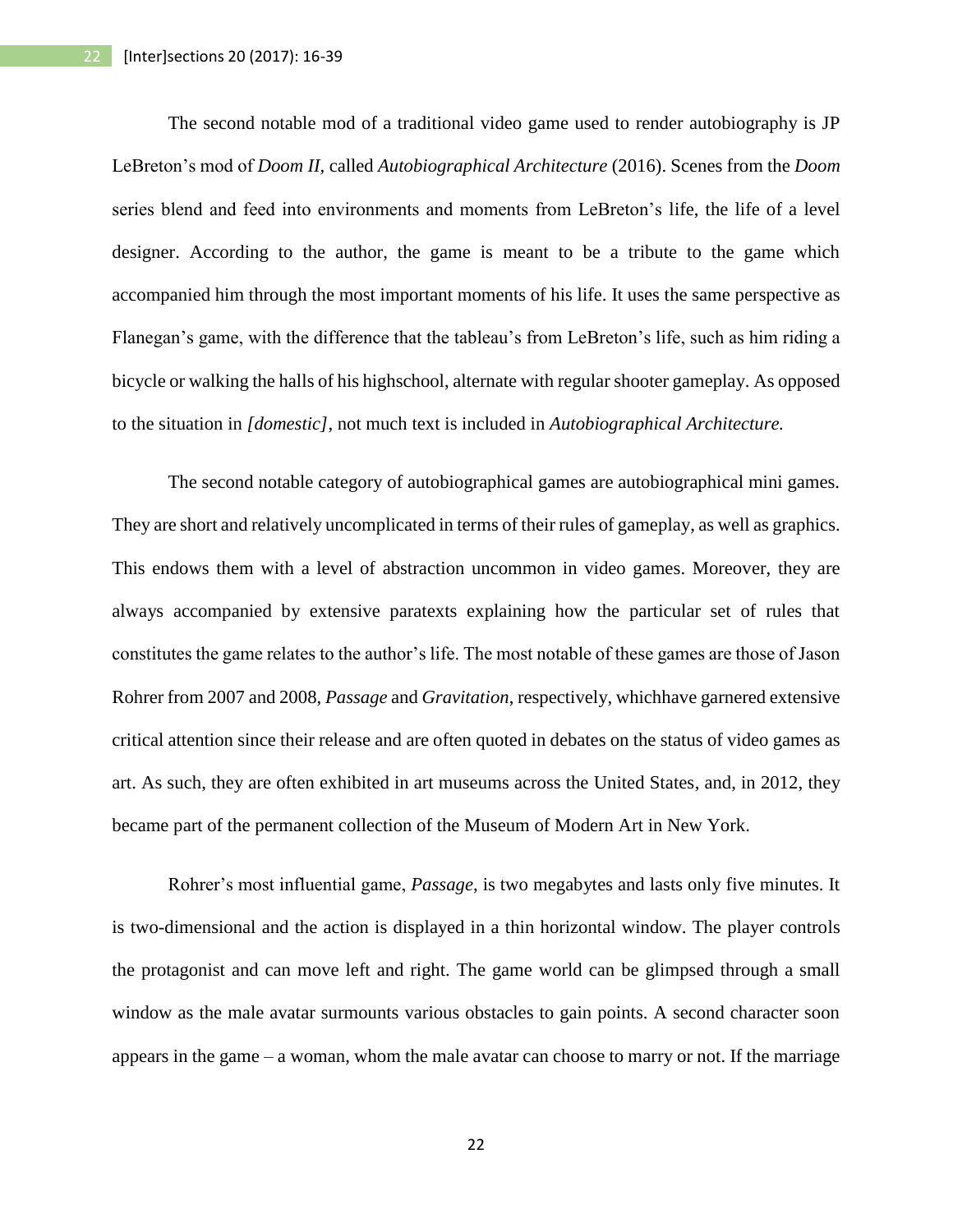option is chosen, the game increases in difficulty as the two characters navigate the world together. As the game progresses, the characters visibly age and eventually die.

Similarly, *Gravitation* contains two characters, a playable male avatar and a female character who interacts with the protagonist. The screen is square but not consistently of the same size. The player has two tasks in the game. One is to interact with the female character, who always remains at the bottom of the screen and throws balls at him. As he returns the balls, the screen widens, and the player has an extended view of the environment. Too much time spent at the bottom, though, causes the protagonist's head to catch on fire. The second task of the player is to move upwards and collect stars. As the avatar moves upwards, however, the screen shrinks so that the task becomes impossible, so that the player is forced to descend to the bottom periodically. These activities cannot be done infinitely, however, as the game has a timer. Before the times runs out, the female character disappears and all that is left of her is the ball that she had been throwing. By the end of the game, it is not possible for all rewards to be collected, so that the protagonist dies before he can win.

Both *Passage* and *Gravitation* are highly allegorical and require that the player to speculate about their meaning. This need for speculation is prompted by both the knowledge (offered in paratexts) that these games are autobiographical and by the rules of the games themselves. Unlike typical games, there is no possibility for the player to win these games. While these two games are the best known of the category I have just described, there are many others like them, and their number is progressively increasing. The game *dys4ia* by Anna Anthropy, for example, is an account of her transgender transformation and is designed in a similar fashion. *Farsh* by Mahdi Bahrami invites the player to roll carpets in various ways as a tribute to his Iranian mother's craft, which he remembers from childhood. Sophie Houlden's *the.domestic* gives the player the task of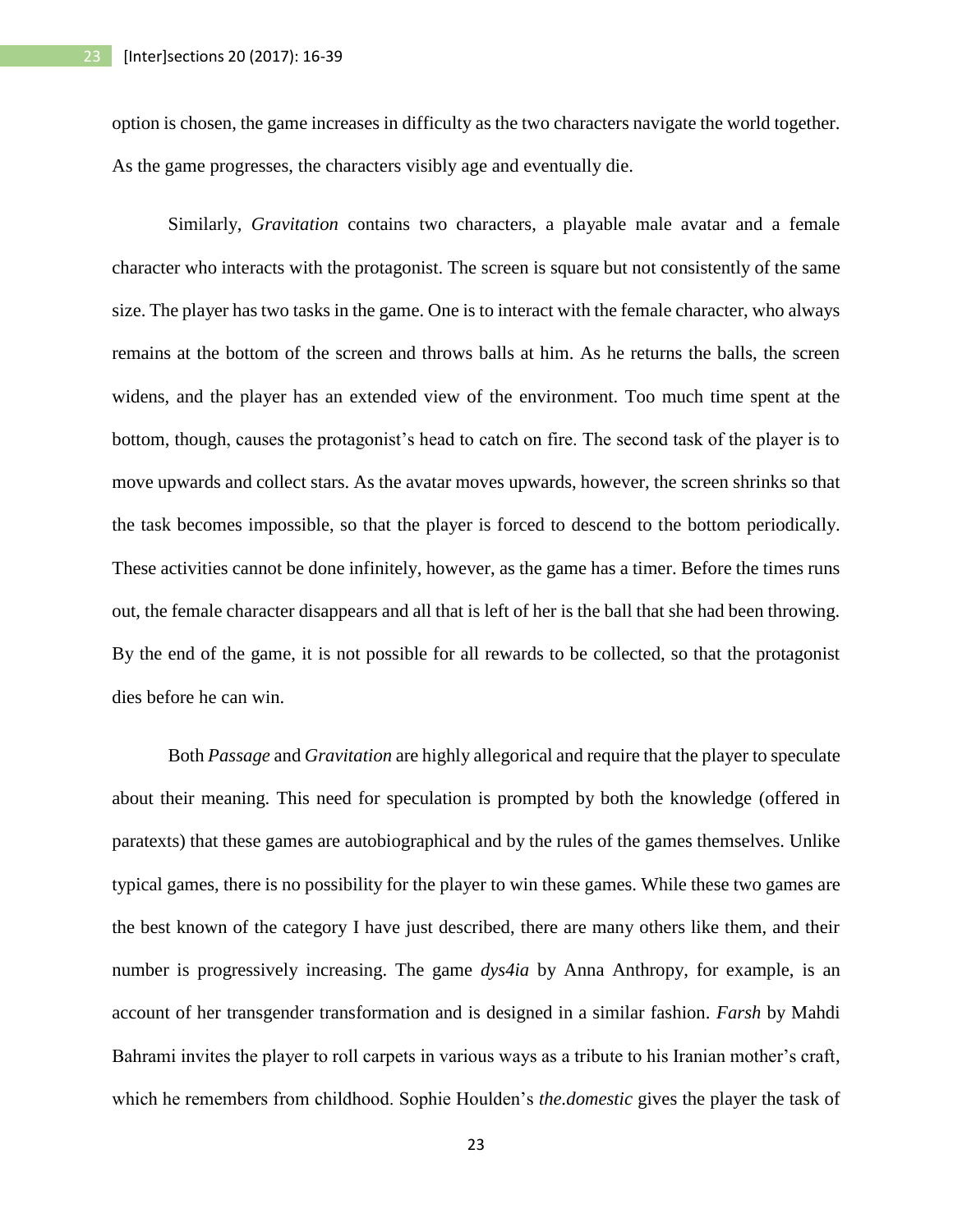following her attempts to reconcile her home and

work chores. Perhaps as the culmination of all these games, Alex Camilleri's *Memoir En Code*  offers the player a series of shorter embedded games, in which she navigates the occurrences of the author's daily life.

The fourth category of autobiographical games available today are text-based ones such as Zoe Quinn's *Depression Quest* (2013) and Cara Ellison's *Sacrilege* (2014)*. Depression Quest*  depicts Quinn's struggle with depression. *Depression Quest* is an interactive fiction game which presents descriptions of various situations and prompts the player to choose a response. In addition, most pages feature a set of still images and atmospheric music. The game has over 40,000 words of text and multiple possible endings. Players assume the role of a person suffering from depression, and the story centers on their daily life, including encounters at work and their relationship with a partner. The story also features various treatments for depression. Players are periodically faced with choices that alter the course of the story. To make a choice, the player must click on the corresponding hyperlink. However, choices are often crossed out and cannot be clicked on, a mechanism that *Depression Quest* uses to portray the character's mental state and the fact that logical decisions may not be available to them. Beneath the choices presented to the player are a set of statements about the character, indicating their level of depression, whether or not they are in therapy, and whether or not they are currently on medication.Similarly, *Sacrilege* uses text and hyperlink as the main mechanism for action from the player. The player assumes the role of a young woman in a dance club as she navigates her romantic options. In the games, there are four options embodied by four men: Matthew, John, Mark, and Luke, obvious allusions to the biblical characters. This is a dating simulation game that is impossible to win. Irrespective of the choice the player makes, the relationship ends badly.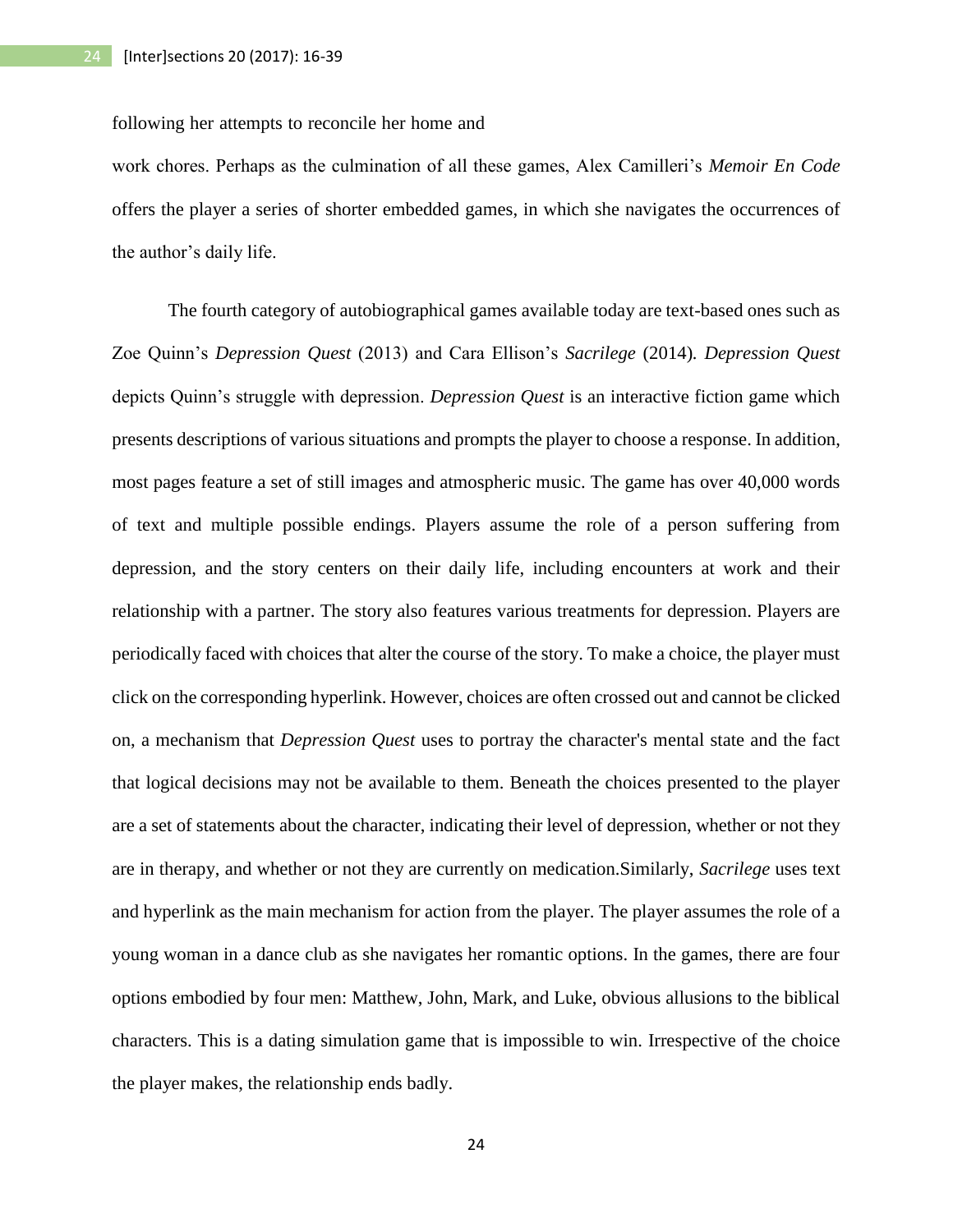Both *Depression Quest* and *Sacrilege* are more akin to the hypertext fiction of the 1990s than contemporary mainstream game. Literalizing the efforts of such classics as James Joyce's *Ulysses* (1922), Jorge Luis Borges' *The Garden of Forking Paths* (1941), Vladimir Nabokov's *Pale Fire* (1962), Julio Cortázar's *Rayuela* (1963), or Italo Calvino's *The Castle of Crossed Destinies* (1973), hypertext fiction, such as Michael Joyce's *afternoon* (1987), Stuart Moulthrop's *Victory Garden* (1991), and Shelley Jackson's *Patchwork Girl* (1995)*,* or Mark Amerika's *GRAMMATRON* (1997), places the reader in a participatory position when it comes to the creation of the plot. Based on the choices the reader makes and the hyperlinks she follows, the ending of the story is different. As a consequence of their similarity to hypertext fiction, *Depression Quest* and *Sacrilege* raise the question of whether they are to be considered games, stories, or interactive art. Debates about their status touch the core of the issues relating to the role of narrative in video games that have been at the forefront of Game Studies since the field was created. These are especially salient for autobiographical video games, especially those narrating trauma, for reasons I will discuss in the following section of this paper.

Finally, the last category of autobiographical games are full-length games that are more similar to popular first-person action-adventure role playing games. Some of these, such as *Cibele* (2015) and *The Beginner's Guide* (2015), rely heavily on the audience's knowledge and experience of video games to get the story across. Video games themselves become the backdrop for the story told so that the autobiographical narrative unfolds in the process of the player playing a player who is playing the games. Thus, Nina Freedman's *Cibele* becomes a narrative of the author's teenage self and her experience with video games, video game culture, and socializing within that culture. The player navigates a simulated desktop computer interface to follow a budding online romance. The story is based on the experiences of Nina Freeman, the game designer, and its simulated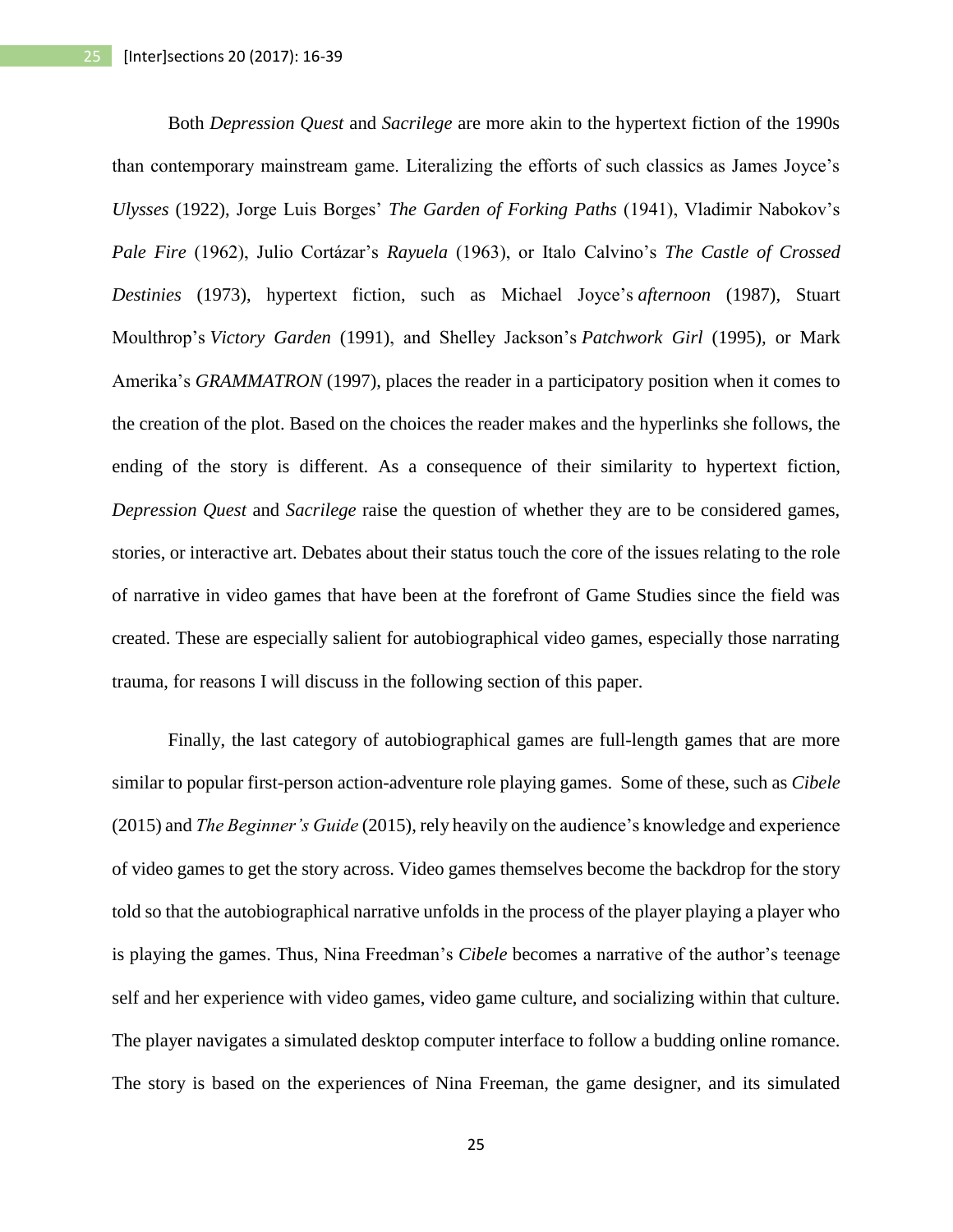environment is that of her personal computer. In *Cibele*, the player can rummage through Freeman's personal files, including emails, photos, and journals, and pursue quests in a mock massively multiplayer online role-playing game (MMORPG) to advance the story. The mock multiplayer game, *Valtameri*, is designed to be incidental to the relationship that develops between Nina and Blake. The game's story is divided into three acts spanning six months. The two begin as part of a team of *Valtameri* players but eventually spend more time without the group. As the game advances, they share compliments and contact information and decide to meet in person, outside of the mock multiplayer game.

Like *Cibele*, *The Beginner's Guide* uses a computer interface as the background for its autobiographical narrative. The game is narrated by Davey Wreden, the author of the game, and takes the user through a number of incomplete and abstract game creations made by a developer named Coda, who in the game is presented as Wreden's friend. Wreden challenges the player to try to come to understand the type of person Coda is from exploring these spaces in a first-person perspective. Within the narrative, the player discovers that Wreden modified Coda's games in what he sees as an attempt to make them better. At the same time, Wreden's interpretations of Coda's works – rendered in voice-over, overshadow any interpretation the player might attempt in relation to the games she plays. At the end of the game, the player finds out that it was precisely Wreden's overwhelming attitude that ended the friendship between him and Coda.

Finally, the games I analyze in detail in the final part of this paper are both full-length autobiographical games built in the shape of a first-person action-adventure RPG. The first game I will analyze is *Father and I* (2012), which tells the story of Vince Caballero's childhood when he suffered abuse from his alcoholic father. The second one, *That Dragon, Cancer* (2016), depicts Amy Greens' experience of raising her son Joel, who was diagnosed with terminal cancer at twelve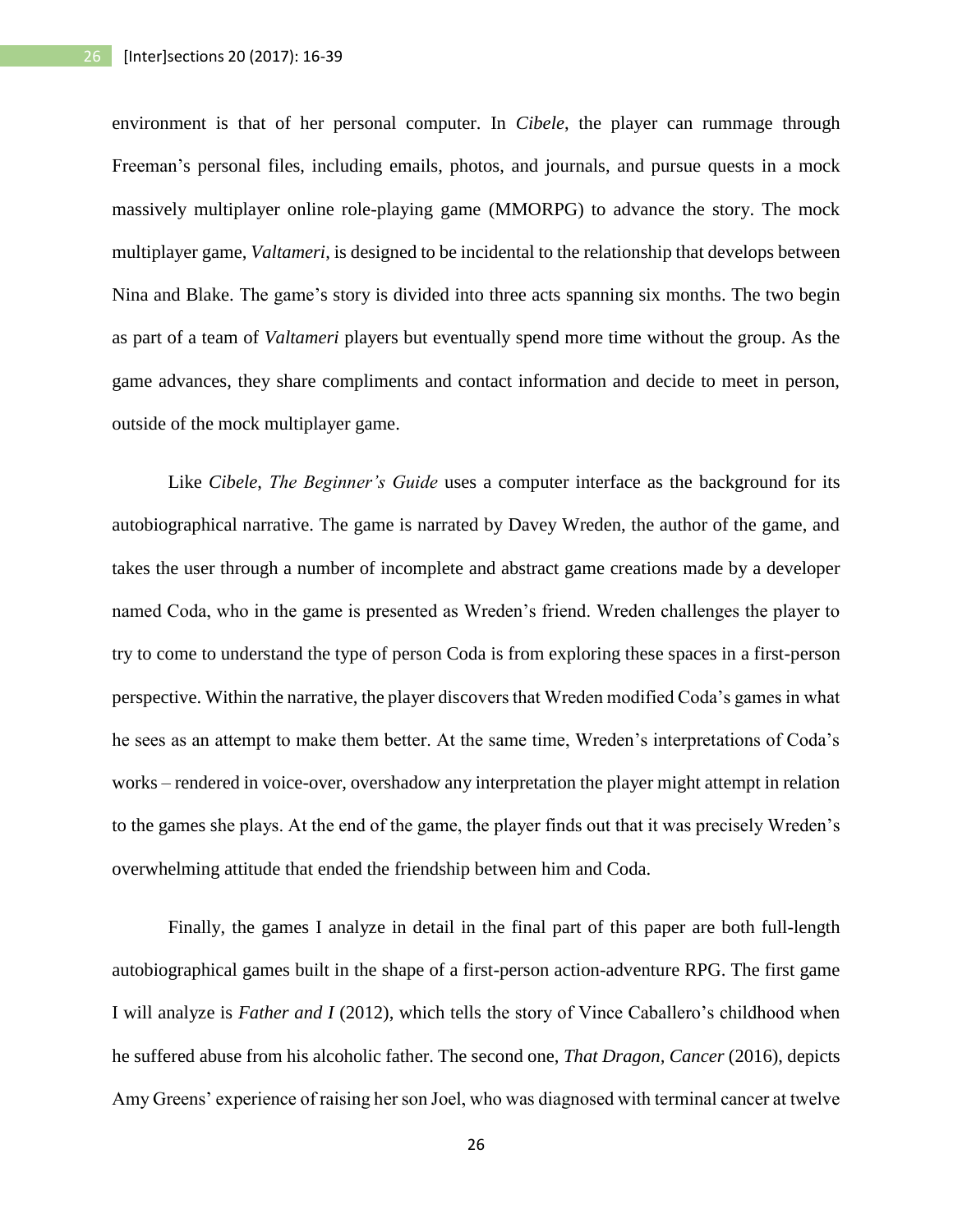months old, and though only given a short time to live, continued to survive for four more years before eventually succumbing to the disease. Interestingly, these two games have been the most critically acclaimed, as well as commercially successful, of the autobiographical video games discussed here. In this paper, I ultimately wish to show that they were aided by their use of trauma narrative in their construction. My argument is that, even though video games are not primarily narrative, they often find ways to shift focus on stories through various techniques. Most of the time they do so by relying on other more narrative-inclined media, such as text or film. These particular games, however, rely most heavily on the tropes of trauma narratives that are so prevalent in other media today. In what follows, I will discuss the characteristics of the trauma trope in order to better understand why autobiographical trauma games are so popular with highbrow opinion makers.

## **The Trauma Trope**

According to traditional trauma theory, which became popular in the 1990s, trauma is defined by belatedness, literality, and unrepresentabilty. In her edited volume *Trauma: Explorations in Memory*, Cathy Caruth defines trauma as "a response, sometimes delayed, to an overwhelming event, which takes the form of repeated, intrusive hallucinations, dreams, thoughts stemming from the event" (4). These responses to trauma represent a singular experience that is too shocking to process and is encoded in memory differently, most often as an image that cannot be transformed into narrative. Because trauma allegedly remains unprocessed in memory, it can only be represented through a certain kind of language: "trauma must be spoken in a language that is always somehow literary, a language that defies, even as it claims our understanding" (Caruth 5).

27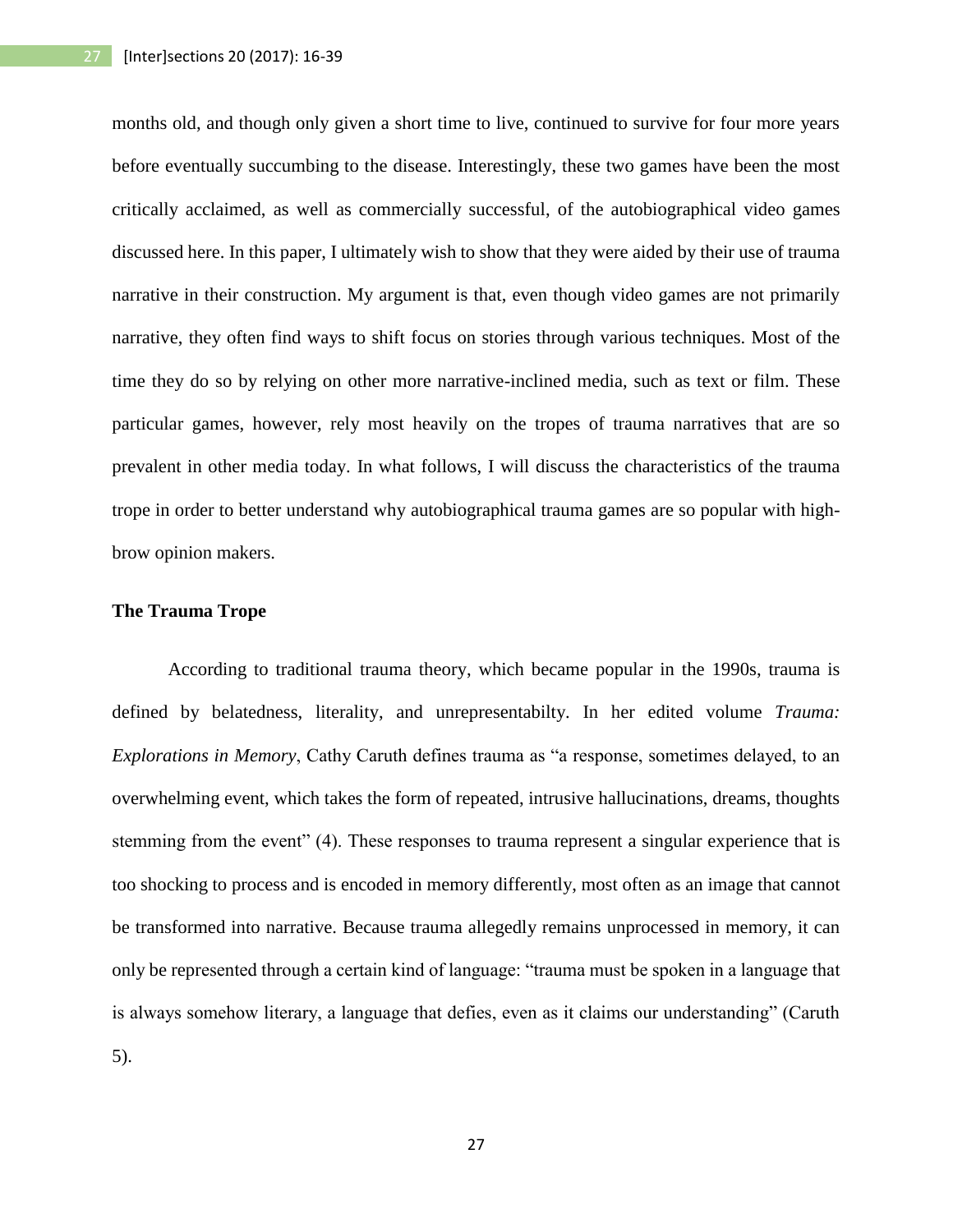This conception of trauma privileges the silent witness as the one entitled to speak about trauma. Dori Laub famously said that, "the imperative to tell the story of the Holocaust is inhabited by the impossibility of telling and, therefore, silence about the truth commonly prevails" (79). This insistence that trauma can only be represented through silence, or at least through metaphorical or allegorical language, shows trauma theory's roots in post-structuralist theory. Laub echoes Lyotard's injunction, "Let us wage war on totality; Let us be witnesses to the unrepresentable" (82). Somewhat contradictorily then, Caruth argues that trauma is universal, providing the "very link between cultures" (11), as though silences have the same meaning in different cultures. Thus, the first-person narrative of the witness that speaks through silence became the norm for trauma narratives.

While not necessarily part of mainstream trauma theory, Ruth Leys points at Freud's first theory of trauma, which she calls the mimetic one. This theory equates the mechanism of trauma with the birth of the self (32). Quoting the theories of Anna Freud and Sandor Ferenczi, she shows that the logic of Freud's writing on trauma led his disciples to hypothesize an identification between the victim of trauma and the aggressor, in which the self is unbound and returned to a state of non-selfhood. Such a process would also explain the victim's lack of memory of trauma. After all, before the self was constituted, recollection was impossible.

The staple definition of trauma, which comprises most of the above-mentioned elements, has come under criticism from more than one side. Laura Brown, for instance, coins the notion of insidious trauma, i.e. "the chronic psychic suffering produced by the structural violence of racial, gender, sexual, class, and other inequities" (Craps 55), which is routinely ignored when Caruth's definition is used to identify trauma. Michael Rothberg points out "the necessity of […] of broadening and differentiating our understanding of what trauma is, along with our account of the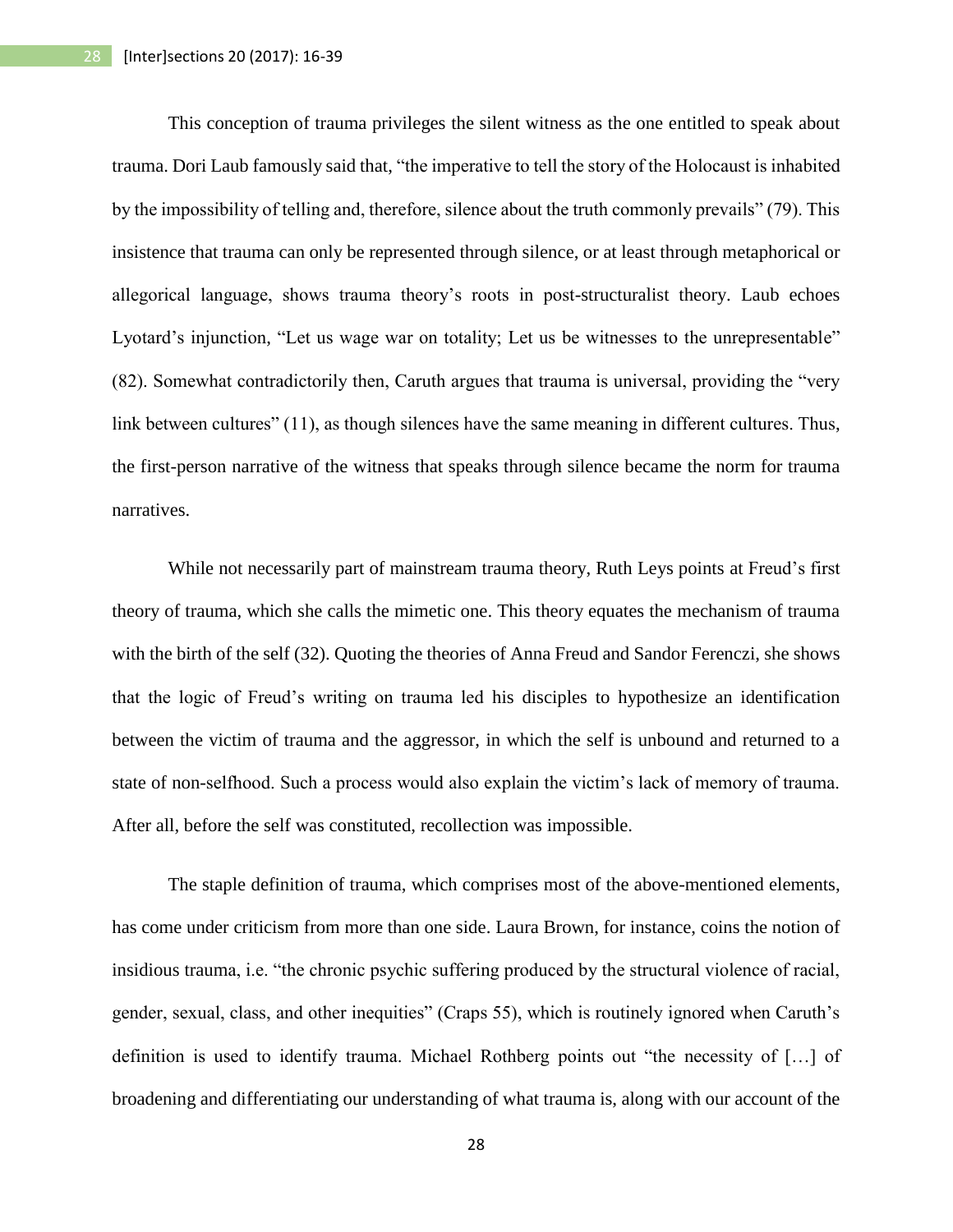conditions under which it is produced" (xvii), suggesting that the claim that the Western definition of trauma is universal only serves to exclude other types of trauma. Finally, feminist discussions of trauma see speaking out as an act of acquiring agency and read the necessity for silence when speaking about trauma as a way of dismissing attitudes that break with the *status quo* which "aligns nicely with the discomfort experienced by a cultural elite that has the power to censor difficult materials and determine what is in good taste" (Tolmie xi).

When it comes to trauma narratives, trauma is shaped not only by the prescriptions of trauma theory, but also by the demands of narration and those of the medium of narration. According to Peter Brooks, "plot starts when quiescence is stimulated into a state of narratability" (291). Punctual trauma is thus better suited for narrative than insidious trauma because a singular traumatic event can act as a catalyst for narrative. Insidious trauma, on the other hand, is hard to fit into a narrative structure because even experimental narrative presumably needs elements that would make it recognizable as narrative.

Trauma narratives are also shaped by the demands of the medium in which they appear. In his work *The Trauma Question*, Roger Luckhurst notes that "cultural forms have been inextricably bound with some central concepts [of trauma theory]: the traumatic 'flashback' is borrowed from cinema, multiple personality has always shadowed the literature of the double, whilst the notion of recovering pristine recovered memories, as it developed in 1980s, was linked to cultural technologies like television and the video recorder" (80). While video games borrow many literary and filmic techniques to represent trauma, they also add another dimension to it, namely interactivity. This brings the idea of vicariousness and transferability when it comes to trauma to the foreground in such texts.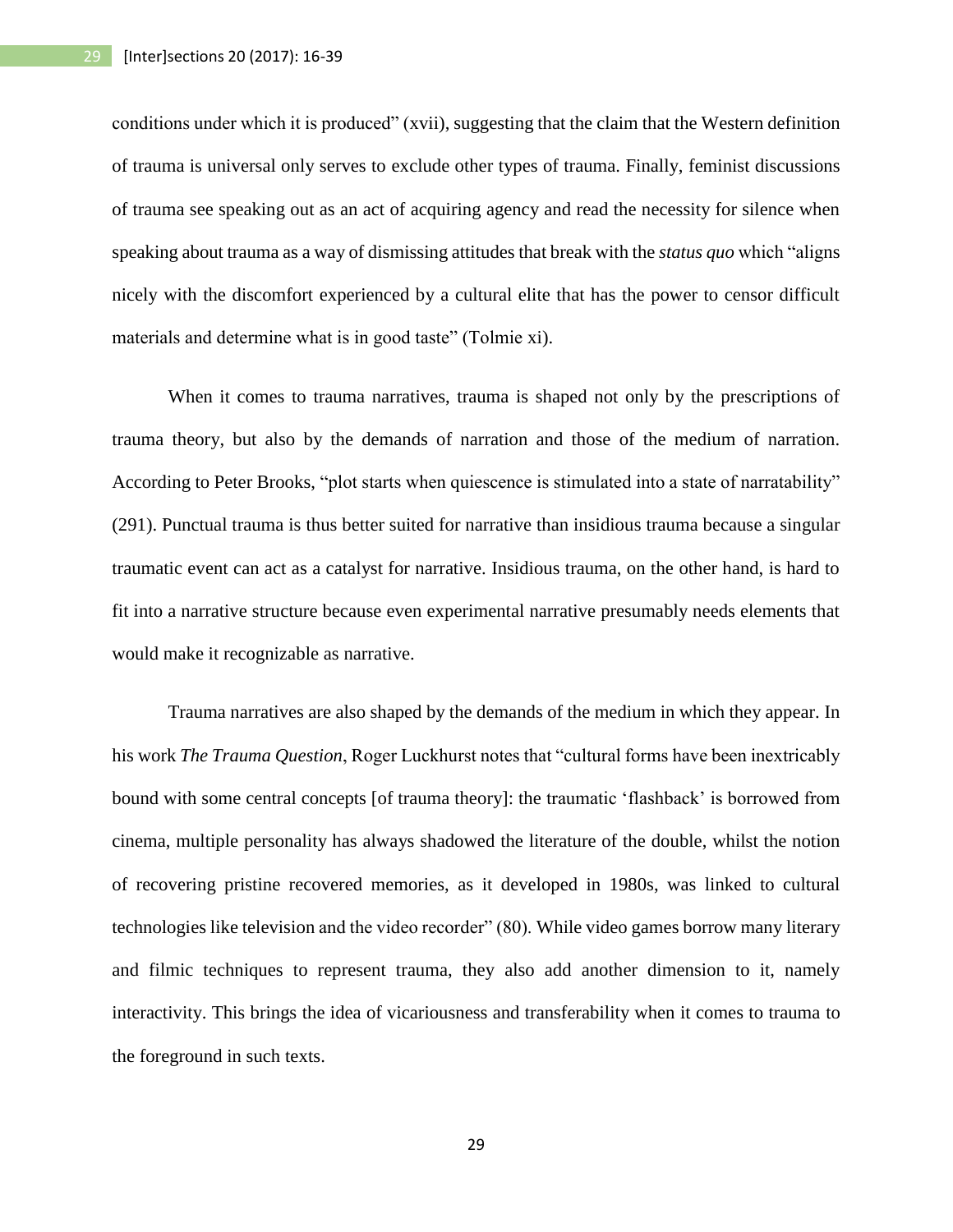Considering all this, it is perhaps not surprising that the trauma trope is so widespread in American literature and film – some have even ventured to call this popularity an industry in its own right. Trauma, with its demands for literality and visuality, lends itself well to the techniques of film, as well as to those of the type of literature when trauma became popular in the 1990s, itself influenced by filmic representations. Moreover, trauma trope's claim to a psychological ailment permits even the most experimental of texts to be read in a realistic key. As such, its transfer to life writing is presumably smooth. But how does the trauma trope adjust to the demands of video games? And what do video games have to gain from representing it? This is what I seek to discuss in the following analysis.

### *Father and I* **(2012)**

The video game *Father and I* (2012), originally released as *Papo y Yo,* is an autobiographical video game that tells the story of its creator Vander Caballero's troubled childhood. It features a young South American boy who goes on a journey with his robot, Lula, and a creature known in the game as "Monster." The boy's relationship with Monster is meant to represent that of Caballero and his father, who was a violent alcoholic and drug addict. Like the Monster in the game, Caballero's father was sometimes kind and loving, and sometimes violent and cruel. In describing how he wrote and designed the game, Caballero comments on the difficulties of rendering narrative in the medium of video games,

It's about telling your story through a simulation, and you have to use simulation rules to tell the story. And that can be really hard. It requires a lot of know-how, it requires a lot of systems, it requires a lot of experience and failure to get there, so it took me a long time to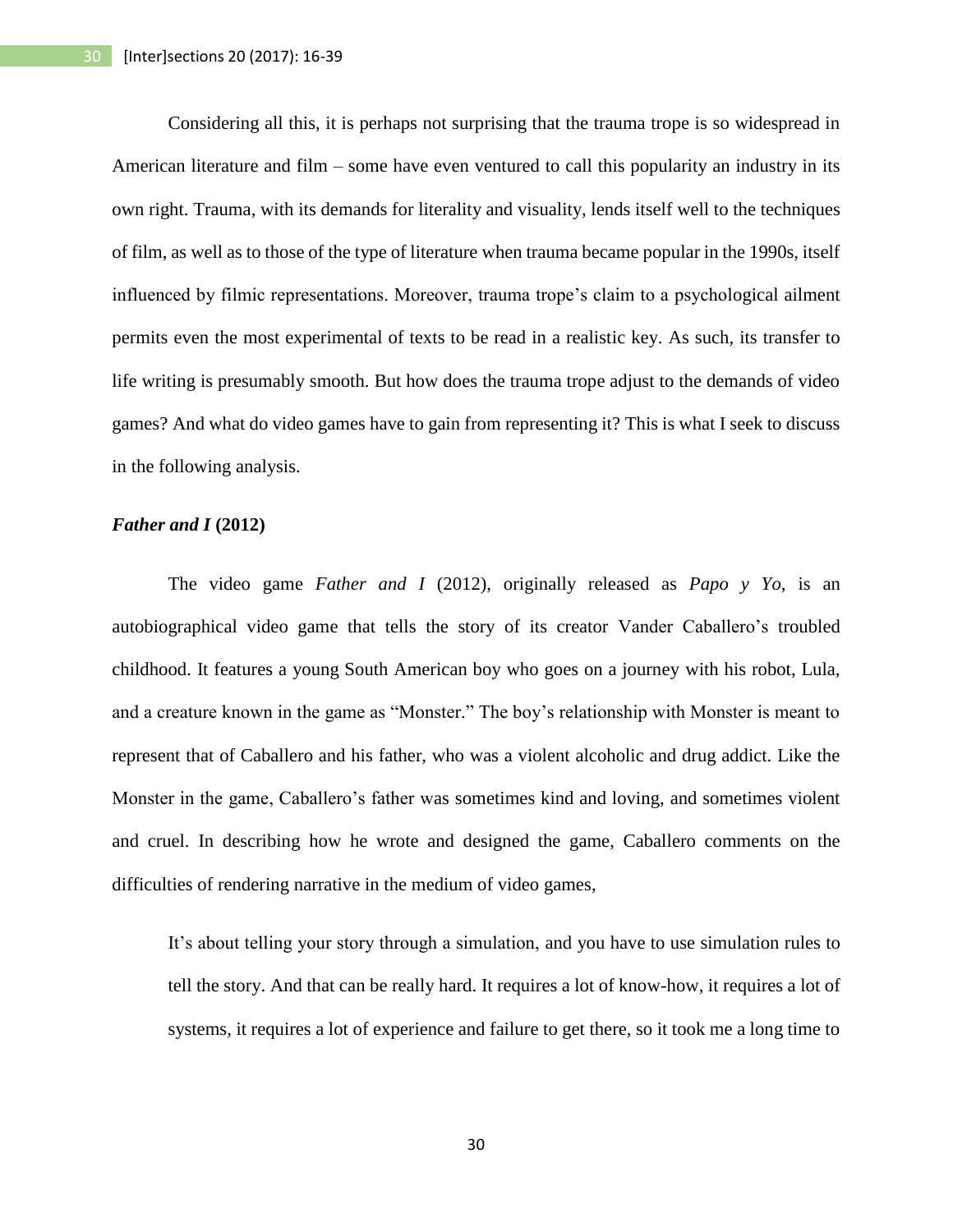figure that out. I don't want to make a game where you just say, 'Oh, I'll put a cinematic there,' because it doesn't work that way.

In what follows, I seek to show that *Father and I* does indeed use the "rules of simulation" to tell a story. I wish to argue that this is possible because it tells a story of trauma. The trauma trope functions in the game as extradiegetic narration in the interpretation of Mark J.P. Wolf, i.e. as knowledge that the player brings to the table.

*Father and I* is not only the story of the trenches of living day to day with an abusive parent, but also a story of the trauma suffered in the wake of a particular event. This, however, is not obvious from the first. The game starts with a cutscene in which the protagonist is hiding in his closet as his father drunkenly walks by the door. Terrified, he jumps through a portal on the wall and lands in different space, one that resembles an uncanny deserted favela. Immediately, the player encounters the only other human character in the game, a young girl. As if playing, the girl makes the protagonist chase her and instructs him what do to next in the first three scenes – "A Strange New World," "Bridging the Gap" and "Rise to the occasion."

The titles of these three sequences already foreshadow the action of the game. I argue that the girl, with whom the protagonist keeps attempting to catch up throughout the game, in fact represents a part of his ego that was split by trauma. The ultimate goal of the game, although this becomes obvious only at the end, is for him to be reunited with her – for them to become one again, so that the trauma can be elevated into the level of consciousness. In fact, the game constantly uses the up-down spatial metaphor, in which up signifies the cure while down signifies the falling back into the memory of trauma. This first becomes obvious as the player is just about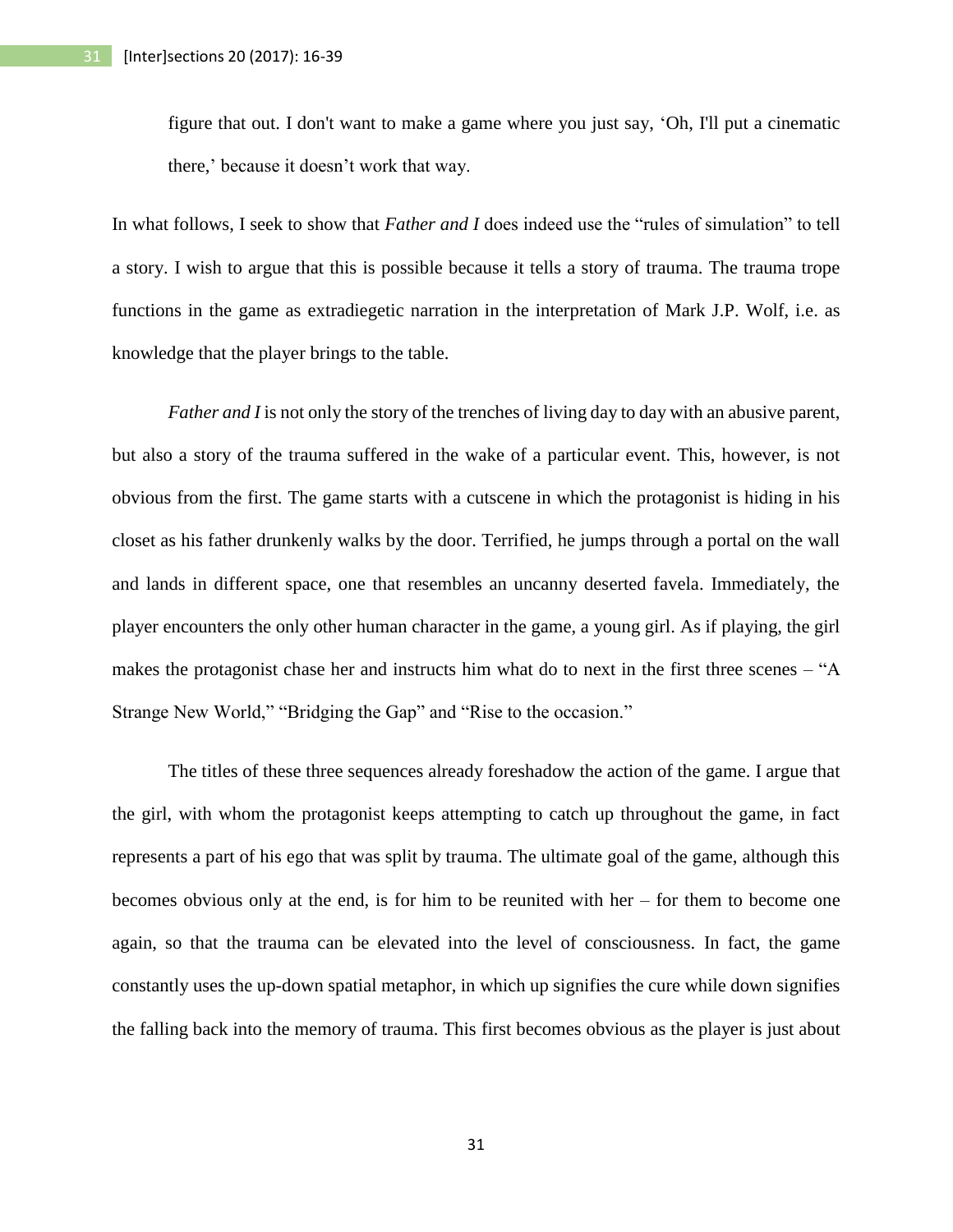to catch up with the girl, only to be interrupted by a cutscene which has the main character fall through the ground into a flashback of the moment of trauma.

In the flashback, the player finds himself as the character in a dark alley in the rain (Figure 14). While the player can still control the character, his movement is slow and awkward. Turning a corner, we are shown the main character in the backseat of a car which is driven by his father. He is seen clutching a toy robot. Interestingly, the boy appears twice in these scenes, as his present self, and as his past self. It is not until the second flashback in the game that the moment of trauma is shown, however. The second flashback occurs after the seventh part of the game, when the protagonist again falls through the floor. It is identical to the first in terms of where the player begins to move towards the car. However, when arriving at the car, we are shown a later moment in time when the father has stepped out of the car and is hovering over a dead body that is on the ground. Once the scene of trauma is reached, the point of view switches so that the player views it from inside the car. It then becomes apparent that the shadow of the father is the monster, holding a smoking gun. This is the shocking event that triggered the trauma: the protagonist saw his father murdering another man. The shift in point of view that is produced by the revelation of the moment of trauma acts as a metaphor for the reinteriorization and reintegration of the self in the wake of the narration of the traumatic.

This scene provides the key in which the metaphor of the gameworld is to be understood: the monster is a metaphor for the boy's father. Moreover, it pinpoints the exact moment when the boy started imagining the favela world in order to deal with his trauma. Interestingly, the moment in which the father shoots the other man is never shown, and, as a consequence, the game complies with the demand of trauma theory that trauma be represented through silence. The metaphors in the game are also a way of avoiding the literal representation of the traumatic event. Thus, the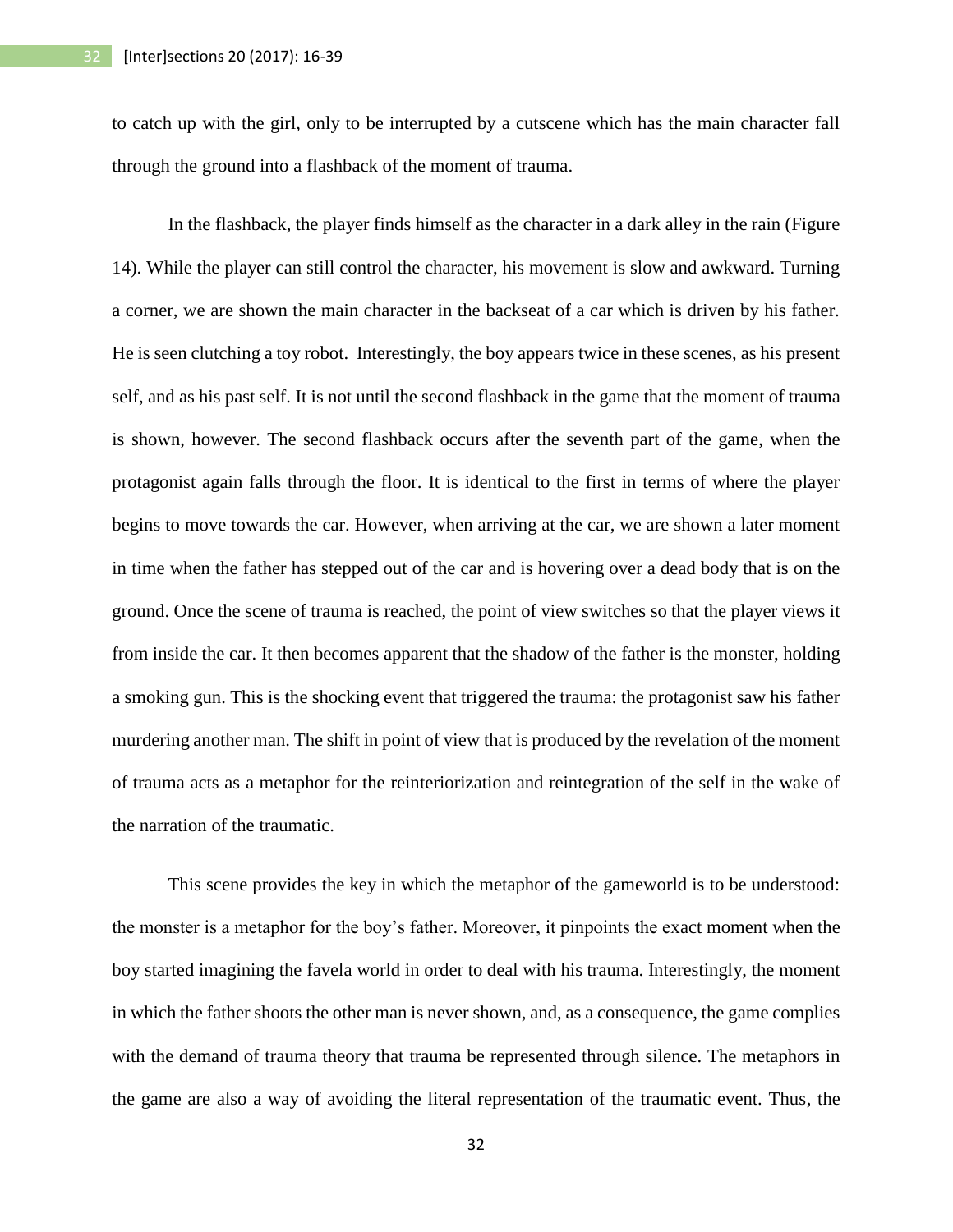world of the favela becomes an imaginary double of the real world in which the story of trauma is told metaphorically. The father becomes the monster, and the little girl becomes the part of the psyche that experienced trauma.

The way the monster behaves in the favela world is revealing about how the father must have behaved in the real world. The monster is introduced in the fifth part of the game, "Forbearing Shadows," in a menacing manner: while the boy walks through a tunnel, the monster walks above, so that only his shadow can be seen. The first actual encounter sees the monster asleep. Even so, to get to him, the player needs to lead the playing character through a downward spiraling path, which in the logic of the game signifies getting closer to the trauma. Up until the eighth part of the game, the monster appears to be a rather docile creature. He follows the boy around when he is lured with food and falls asleep immediately after he runs out of food. The boy is even helped by the monster, who allows him to climb on top of him to get to places that are too high up for the boy to reach. In this form, the monster resembles an endearing drunkard who requires the same amount of care as a small child. However, the monster turns menacing when he eats living things (frogs) instead of coconuts. Once this happens, he enters rage mode and attempts to kill the little boy.

The monster enters rage mode periodically, functioning as another level on which trauma is repeated, thus fulfilling once more the demand of intrusive events as proposed by trauma theory. Significantly, through most of the game, the player learns how to keep the monster's rage in check by hiding the frogs, trapping him, and giving him a special kind of coconut. This gives the impression that the monster's rage is directly connected to the actions of the player, which is strengthened by the girl's statement to the boy: "He cannot control himself. Only you can cure the monster." The relationship that the boy has to the monster is a metaphor for the identification of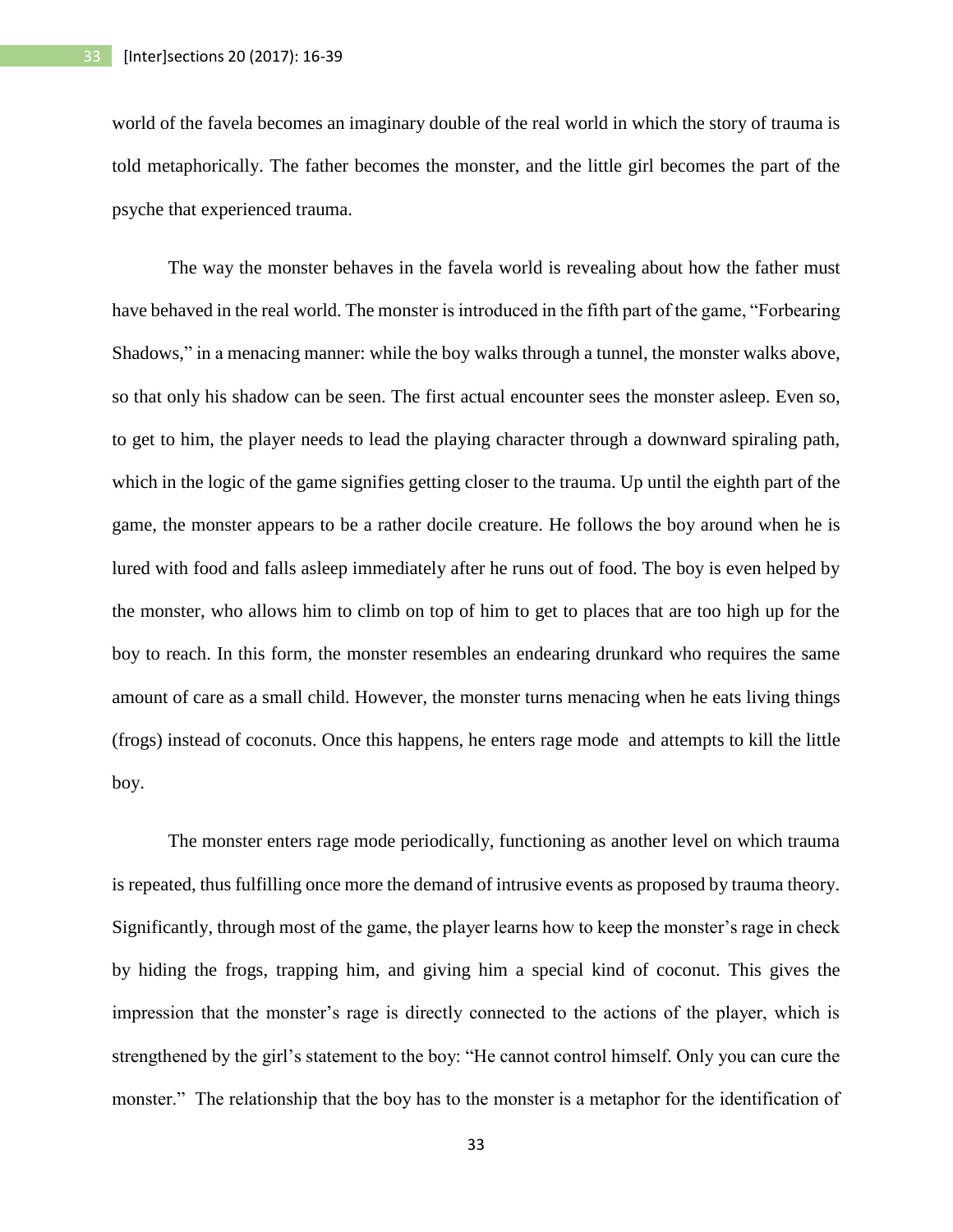the victim with the perpetrator, as expounded by trauma theory. The boy believes that the monster is violent because the child failed to stop him.

Progressively, however, the monster can no longer be controlled, even though greater effort is put into the endeavor. This is signified visually as well, as the day gradually advances into dusk and the weather becomes menacing. The boy not only progressively loses clothing items until he is left wearing only shorts, but he also becomes weaker, which reveals the toll that the situation is taking on him. The gameworld itself seems to disintegrate as the favela background morphs into white abstract geometric forms. Thus, as in the definition of trauma, the disruptive symptoms of trauma appear belatedly. This culminates in the 14<sup>th</sup> part of the game, appropriately named "Anger" Management," the player is tasked with trapping monster into an intricate series of boxes within a labyrinth in order to squeeze out his anger. This is done to no avail, yet the interactive gameplay is interrupted by a cut scene in which the boy and the girl are finally reunited. The girl even states: "We are one now," as markings that mirror hers appear on the boy's body.

At the end of the scene, the monster murders the girl. This heart-wrenching moment represents the boy's realization that he is not to blame for the monster's actions, and that, furthermore, he is the victim. Indeed, in the last part of the game, "Growing up," it is revealed that neither is there a shaman, nor a cure for the monster. What is offered instead is the key for the action of the game; the monster becomes the father and the frogs are revealed to stand in for alcohol. In the end, the player has to bait the monster with dead bodies of the little girl and push him off the ledge of the favela world that by now has turned upside down. The final cutscene sees the boy returning to his bedroom as the game is revealed to be a story of overcoming trauma by recognizing the perpetrator and disengaging from him.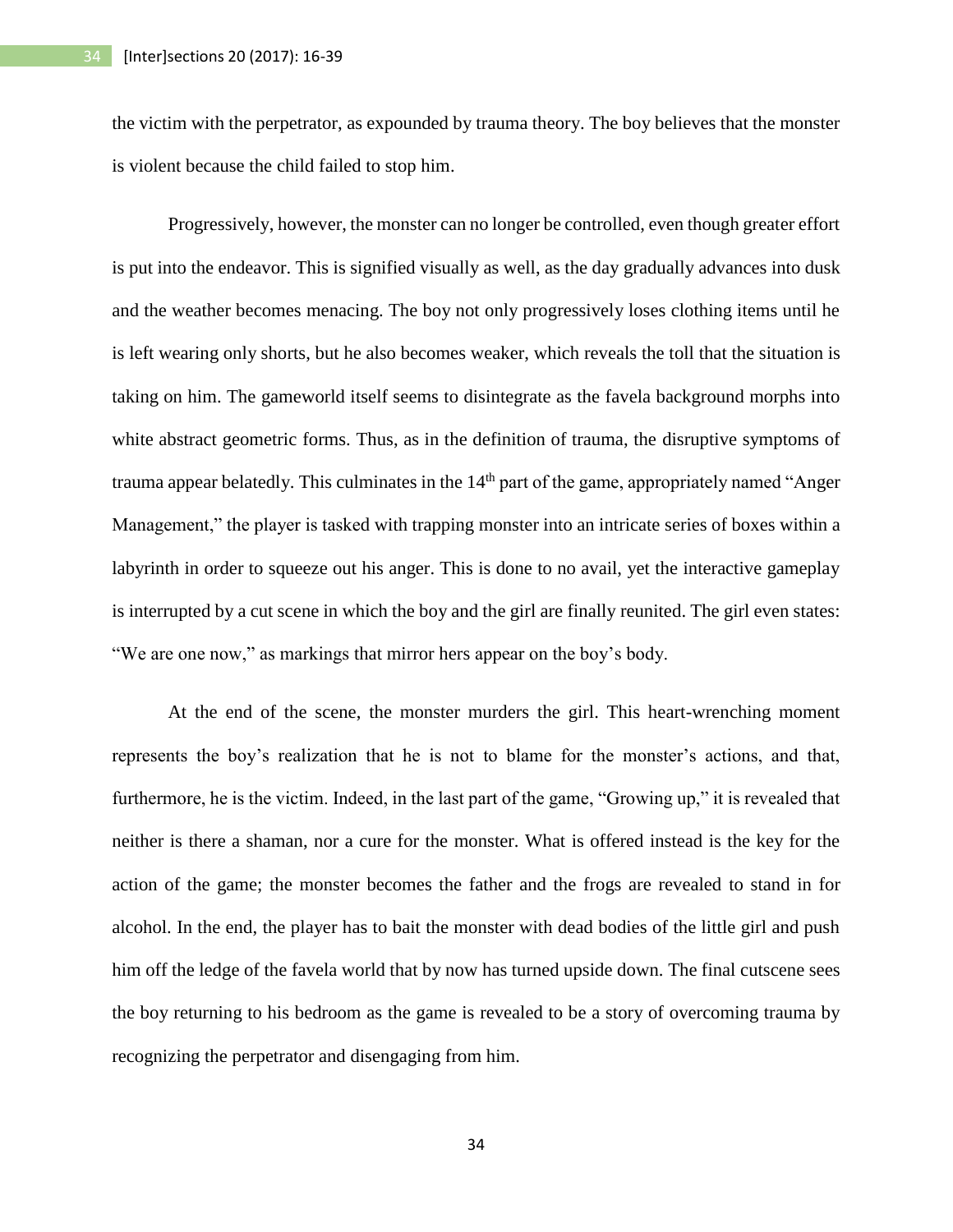The story of trauma functions as what Mark J.P. Wolf calls extradiegetic world, so that it endows the rules of the game with metaphorical meaning. For example, it is quite frequent that video games have a guide in the game. This character is typically one that teaches the player the rules of the game. The girl in *Father and I* fulfills this role through most of the game. Thus, she teaches the protagonist where to go by making him chase her. She is also the one who provides information about the goal of the game: she tells the boy that he is cursed and he has to find a cure for the monster. Once the boy and the girl are reunited, the girl becomes the part of the ego that experienced trauma and was split from the one that cannot remember it. The player can then retroactively reinterpret the story. As a result, her role as guide is legitimized within the trauma narrative: she is the part of the ego that experienced trauma and was split off, so she has more knowledge of the trauma.

Once the two halves of the ego are reunited in the last part, it becomes clear that the game cannot be won on its own terms: the monster cannot be cured, he needs to be abandoned. However, throughout the game, the task of curing the monster represents the goal that must be reached in order to win the game. In this manner, the task of finding the shaman and curing the monster is straightforward enough to motivate the progression through the game. Had the player known from the beginning of the game that the real task is that of curing a little boy's trauma, the tone may have been too somber for the game to be enjoyed for the rewards it provides for following the rules, e.g. moving on to the next level.

The fact that the world of the favela represents the mental world of the boy is also revealed relatively late in the game, during the second flashback. It is then that we realize that the monster is a stand-in for the father through the shadow on the wall mentioned above. This is also symbolized through the spanning of the camera from a third-person perspective to a first-person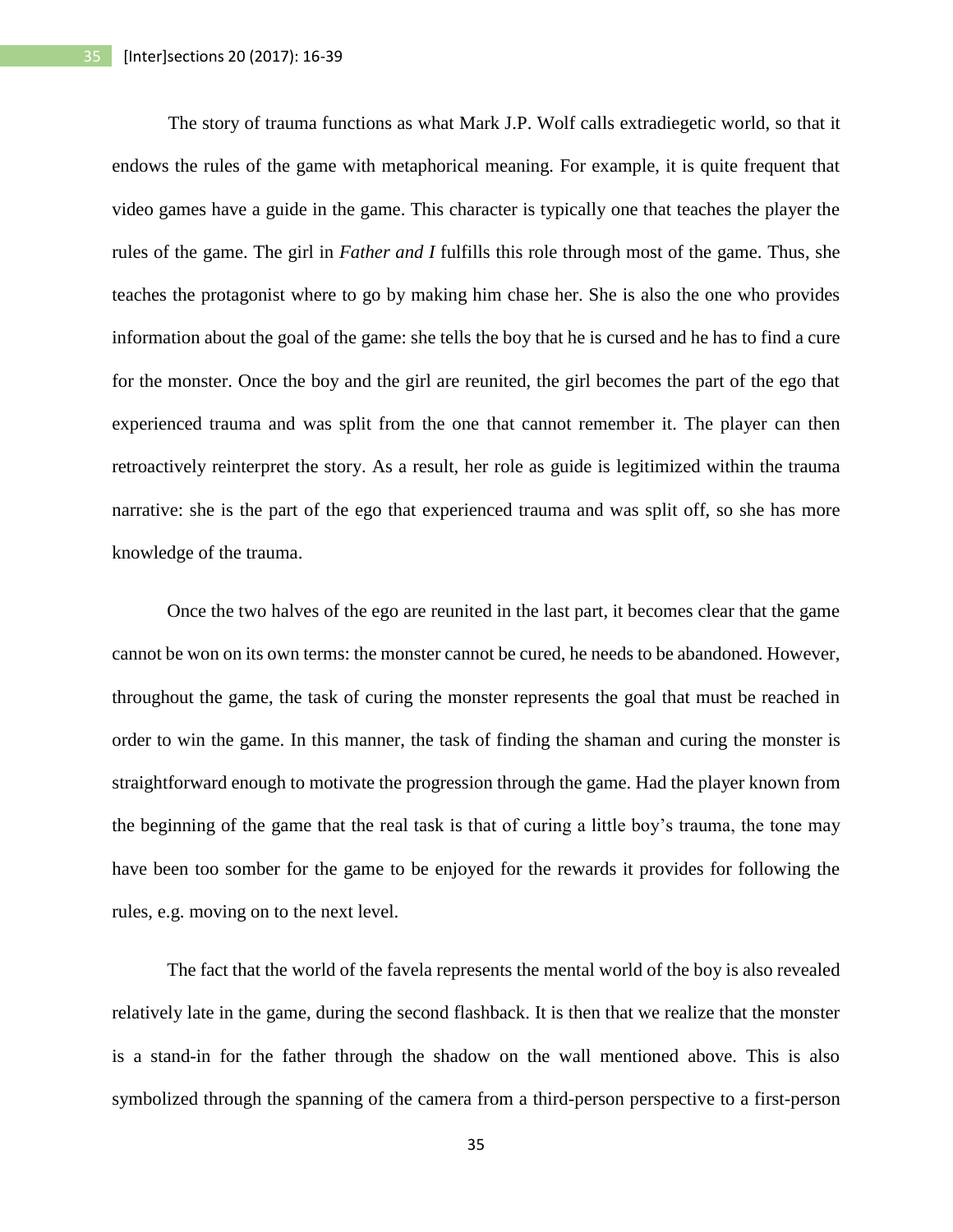perspective so that the player sees through the character's eyes. The camera then zooms as though retreating into the character's mind. Moreover, the objects in the car are used to construct the imaginary narrative; there, the boy is clutching a toy robot, who in the favela world aids him in accomplishing his missions The claustrophobic space of the car is contrasted in the imaginary world with the ability to modify space (– another metaphor for the blame that the boy puts on himself. The implication is that if he had been able to modify space, i.e. be able to escape the locked car, he might have been able to stop his father from killing. All of this also alludes to the difficulty of processing trauma in memory literally, as well as to the role of imagination in curing trauma.

## **Conclusion**

While *Father and I* functions as a typical game for the most part, the introduction of the narrative of trauma in installments works to hide its rules retroactively by turning the mechanics of the game into allegories. Thus, the guide becomes a part of the ego, the puzzles become mental processes, and finding the shaman becomes finding a cure for trauma. The trauma narrative, though, is rendered in its entirety in cutscenes. If we were to separate the cutscenes from the gameplay and watch them back to back, we would still understand the story of the boy's trauma. The most information about his ailment is revealed perhaps in the last cutscene where the allegories of the game are translated and the player-character is instructed by a magical flame what the real way to win the game and cure the trauma is: letting the monster go. The narrative of trauma then is rendered through controlled cinematic and verbal means, rather than interactively. This means that it is an embedded narrative, according to Jenkins' definition, i.e. the player has relatively little influence over the story, even though she has some control over parts of the plot.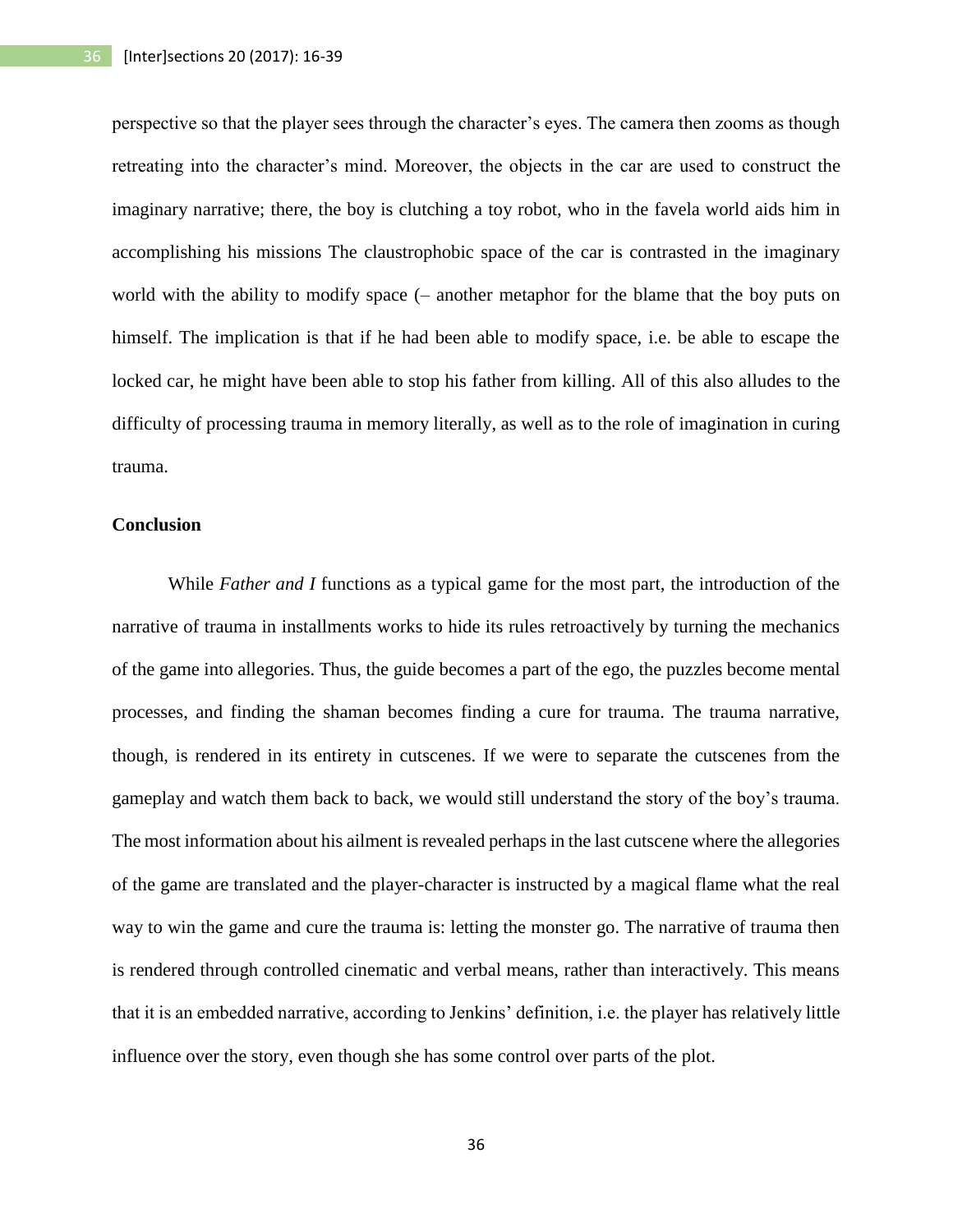To conclude, Vander Caballero's autobiographical game, *Father and I* (2012), tells the story of his relationship with his alcoholic father. The story is told in the form of a trauma narrative as it contains intrusive flashbacks, the victim identifies with the perpetrator, there is a split of the ego, and the trauma is represented indirectly, through allegories, so that it remains unspoken. While the trauma is rendered in the game by introducing elements from more narrative media (film and verbal narratives), by the end of the game the narrative of trauma helps the player retroactively endow the interactive elements of the game with allegorical meaning, so that no inconsistencies are apparent in the story by the end of the game.

By rendering trauma in video-game form, Caballero successfully created a text that banks on the ubiquity of the trauma trope to allow for the non-narrative elements of video games to be read in a narrative key. In a manner similar to how games like *Spacewar*! utilize pulp fiction to create what Jenkins termed evoked narratives, video games which depict trauma use the player's familiarity with the trauma trope to make games more narrative. At the same time, video games prove to be a fertile medium for the depiction of trauma as it is defined by traditional trauma theory by foregrounding the participatory and interrelational dimension of how the meaning of trauma is created through interactivity.

Thanks to the ubiquity of the trauma trope in contemporary culture, video games, by tackling trauma, are given access to the realm of more narrative media. What I ultimately wish to suggest is that narrativity itself holds considerable cultural capital, narrative media being considered more serious than non-narrative media. In addition to this, the autobiographical dimension of the game discussed here functions in a similar manner, i.e. endows the game with more traction in high-brow circles. It remains to be seen if other games will follow suit in a quest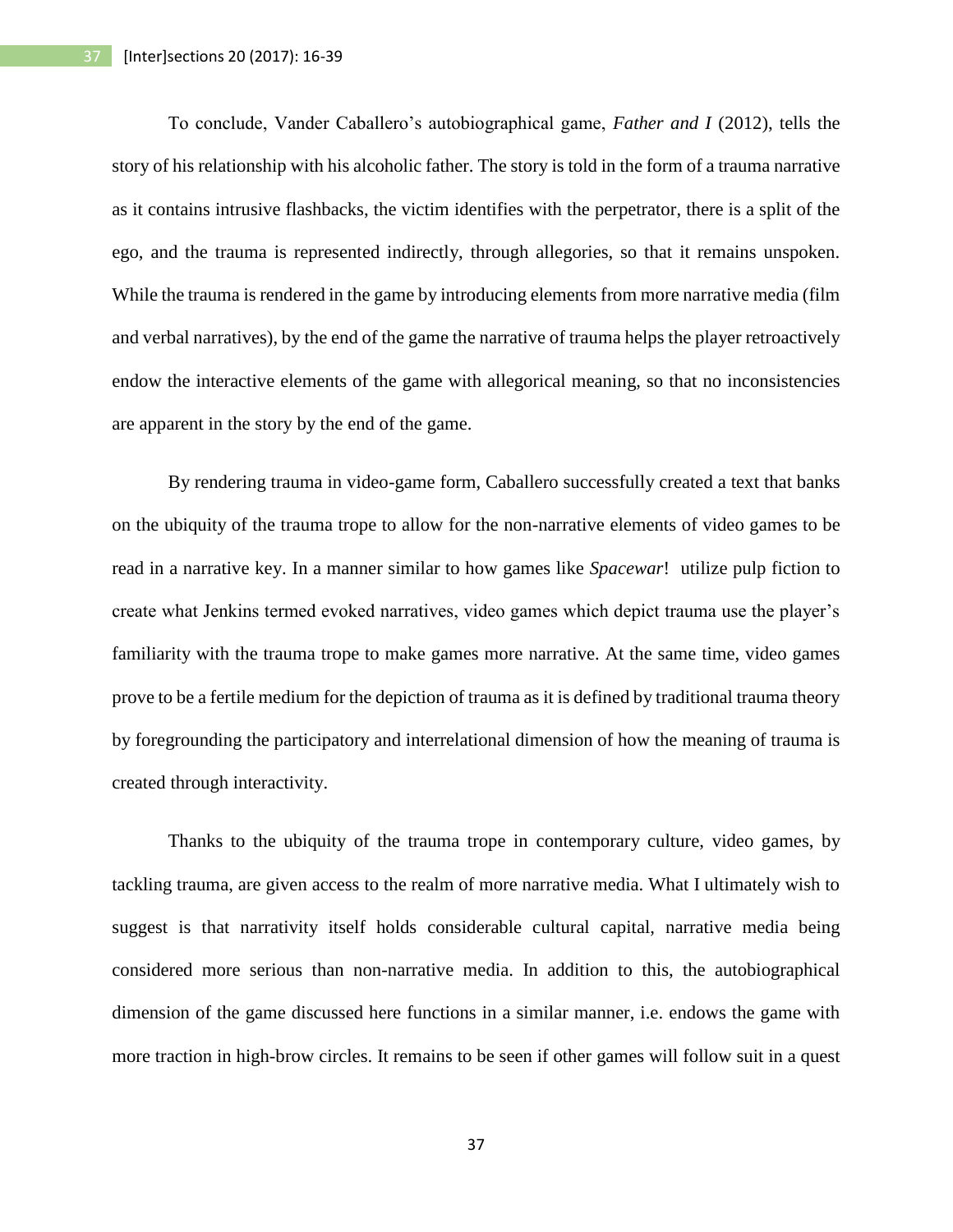to being accepted by the academia, through the use of trauma narratives and the autobiographical genre.

#### **Works Cited**

Aarseth, Espen. *Genre Trouble: Narrativism and the Art of Simulation*. Boston: MIT Press, 2004. Print.

Brooks, Peter. "Freud's Masterplot," *Yale French Studies* 55(6), 1977, 280-299. Print.

Caruth, Cathy. *Trauma. Explorations in Memory*. Baltimore: Johns Hopkins UP, 1995. Print.

Craps, Stef. "Wor(l)ds of grief: Traumatic memory and literary witnessing in cross-cultural perspective." Textual Practice 24(1), 2010, 51– 68. Print.

*Father and I*. Created by Vander Caballero, Minority Media Inc., 2012.

- Frasca, Gonzalo. "What Is Ludology? A Provisory Definition." Ludology. 8 July 2001. Web. 1 September 2017. [http://www.ludology.org/2001/07/what-is-ludolog.html.](http://www.ludology.org/2001/07/what-is-ludolog.html)
- Jenkins, Henry. "Game Design as Narrative Architecture." *MIT Blogs*. Web. 1 September 2017. [http://web.mit.edu/21fms/People/henry3/games&narrative.html.](http://web.mit.edu/21fms/People/henry3/games&narrative.html)
- Juul, Jesper. *Half-real. Video games between real rules and fictional worlds*. Cambridge, Mass: MIT Press, 2005. Print.